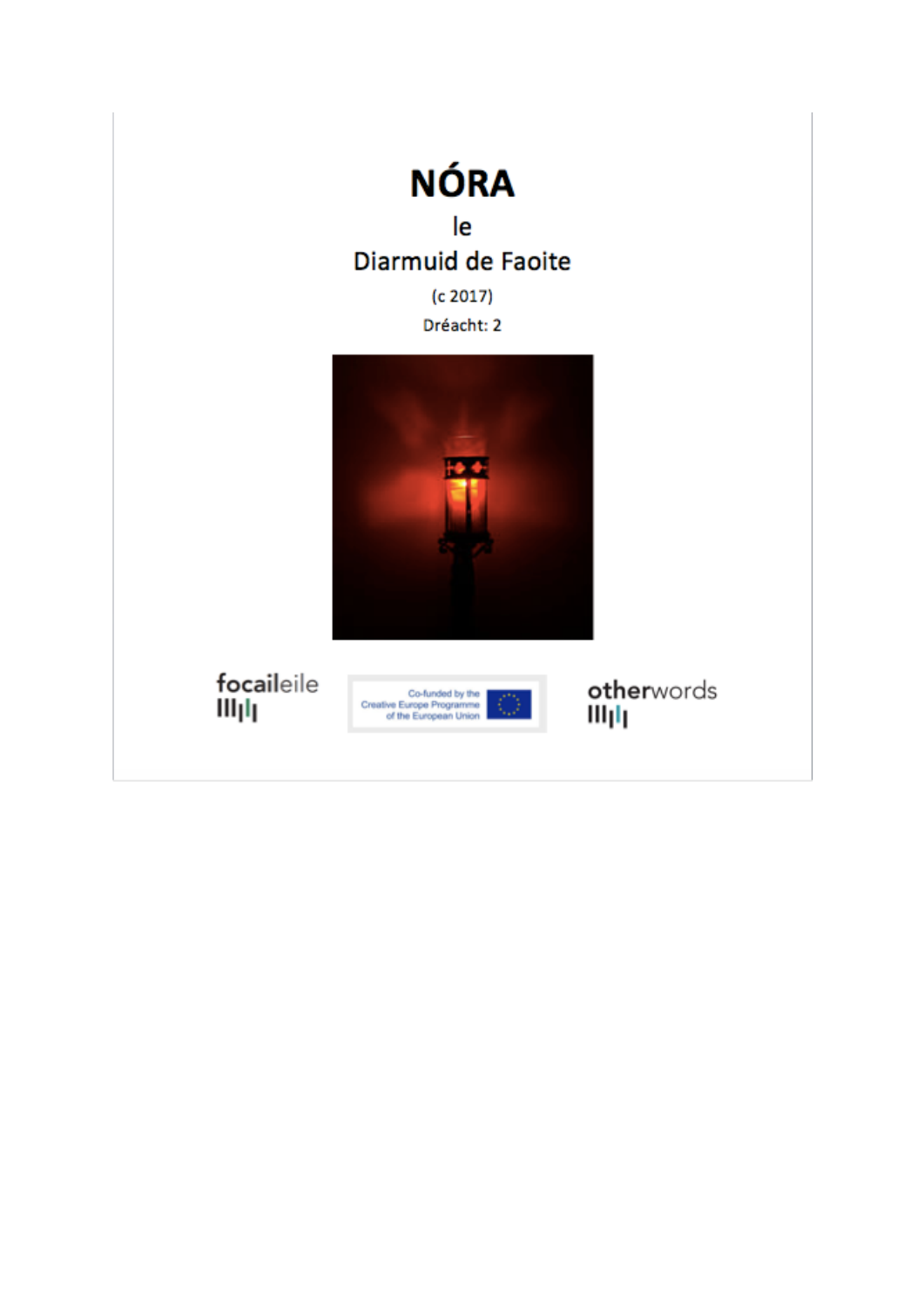## **NÓRA**

le Diarmuid de Faoite  $(c 2017)$ 





#### MÓR PHEARSANA:

Nóra Mharcuis Bhig Ní Nia / Helen Marcus Beag Ó Nia Bean Mharcuis (Máire Uí Nia) Peadar Mharcuis Bhig Pádraic Sheáin Mhaitiú ( ábhar dochtúra gurb as an áit a mhuintir) Tomás Mhichael an Ghabha, (naoi mbliana i nGníomh 1, ocht déag i nGníomh 111.) An Sagart i Londain (An tAthair Mac Consaidín) Molly (striapach) Michael an Ghabha.

#### MION PHEARSANA:

An Sagart Áitiúl. Mairéad Chóil Mhóir Ní Roighin Sarah Mhichael an Ghabha, Bid (máthair baiste Nora) Beairtle, fear áitiúl. Cáit Chóil Mhóir Ní Roighin, bean aimsire ag muintir Uí Nia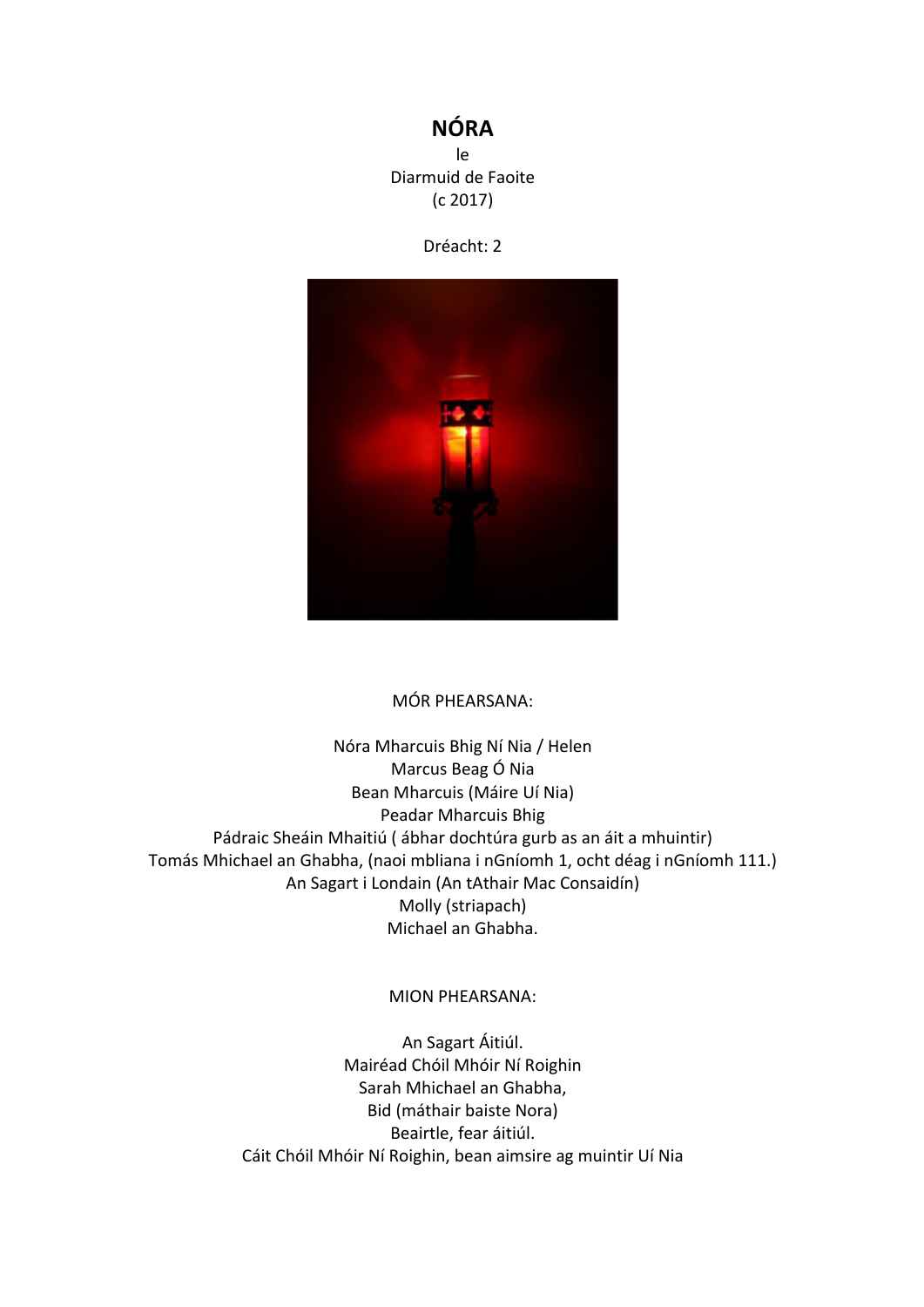

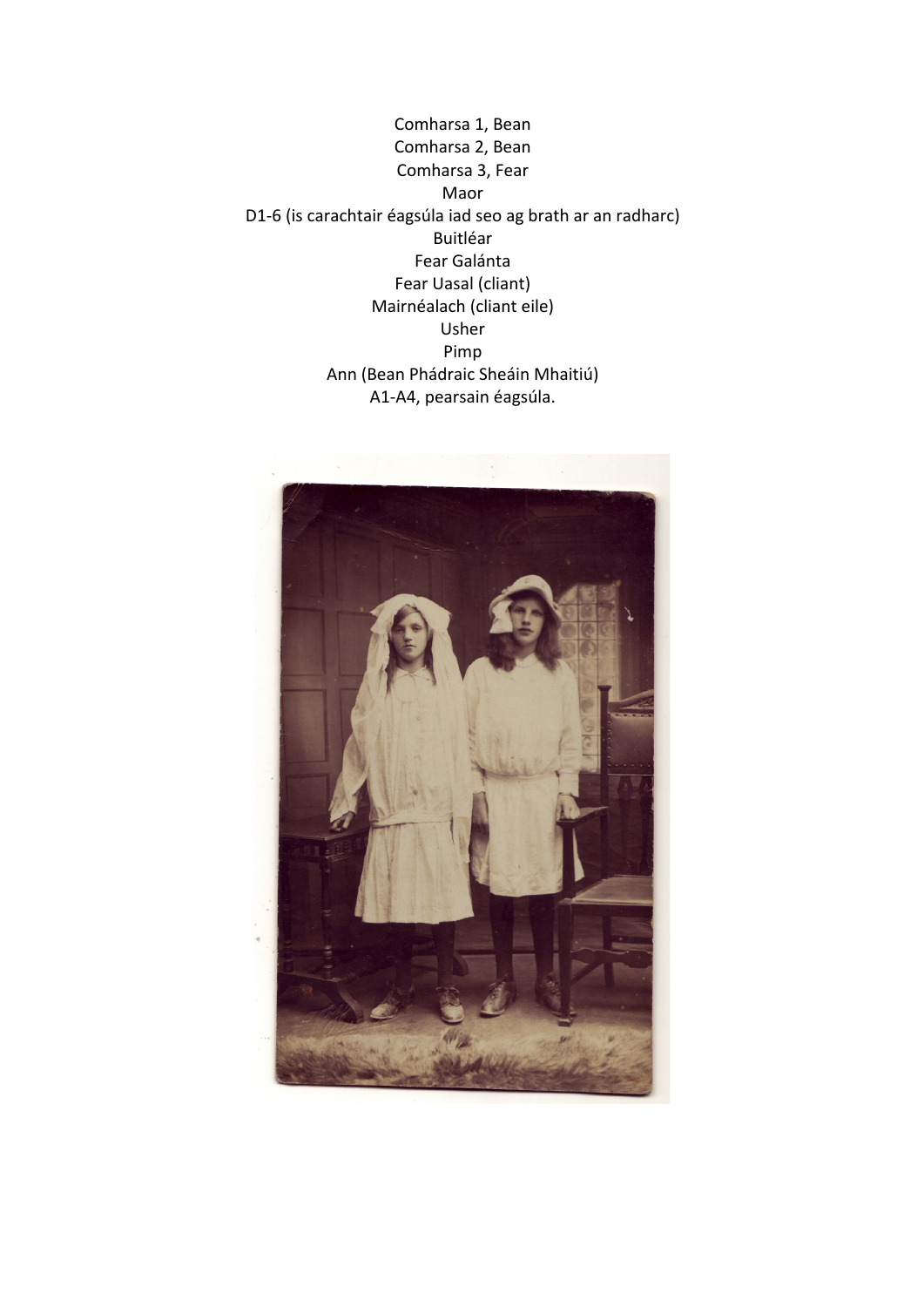# GNÍOMH 1

## RÉAMHRADHARC

*Tá Nóra (12mbliana) ina luí ar a leaba, braillín bhán uirthi, pilliúr.*

### GLÓRTHA PÁISTÍ:

Is a Nóra Bheag cá raibh tú aréir, sé dúirt mo Mhamaí liomsa Ar chúl an tí ag tobar an uisce ag foghlaim coiscéim damhsa Is um a Nór is tú mo stór is um is tú mo ghrá geal Is um a Nora is tú mo stór agus tá mise dúnta i ngrá leat

### GLÓR NÓRA:

A Aingil cuimhdeachta, a Aingil Mhic Dé Go gcuirfidh tú ar mo leas mé Go sábháilfidh tú mé ar ghach uile olc Go sábháilfidh tú mé, idir anam agus corp.

Soilse á múchadh ar an radharc. Cloistear an dara véarsa thíos agus cloistear clog an *tséipéil. Lampa Sacristy lasta isteach.*

GLÓRTHA PÁISTÍ: 

Is a Nóra bheag cá raibh tú aréir, bhí mé i gcúl an gharraí Cé a bhí agat féin ansin? An píobaire beag is a mhálaí Is um a Nór is tú mo stór is um is tú mo ghrá geal Is um a Nora is tú mo stór agus tá mise dúnta i ngrá leat

## **RADHARC 1**

BEAN MHARCUIS: Nóra, brostaigh ort in ainm Dé nó beidh muid déanach don chomhneartú.

Scáth: feictear athair agus máthair Nóra ar cúl. Ritheann Nóra, gléasta ina culaith *comhneartaithe, isteach eatarthu agus os a gcomhair. Siúlann siad chun tosaigh agus* déanann siad triúr coisreacain, feacadh glúine agus téann ar a nglúine ansin, fir taobh *amháin, mná taobh eile.*

Tagann an chuid eile den gcliar isteach ansin ina mbeirteanna agus déanann an rud céanna, cailín eile gléasta le haghaidh comhneartú. Tagann Pádraic Sheáin Mhaitiú isteach (ina *bhuachaill fós ach gléasta níos fearr ná aon duine eile), Mac le Marcus, Peadar, an duine deireanach isteach roimh an sagart. Ní mó ná sásta atá Marcus.*

MARCUS: Cá raibh tú?

PFADAR: Áit ar bith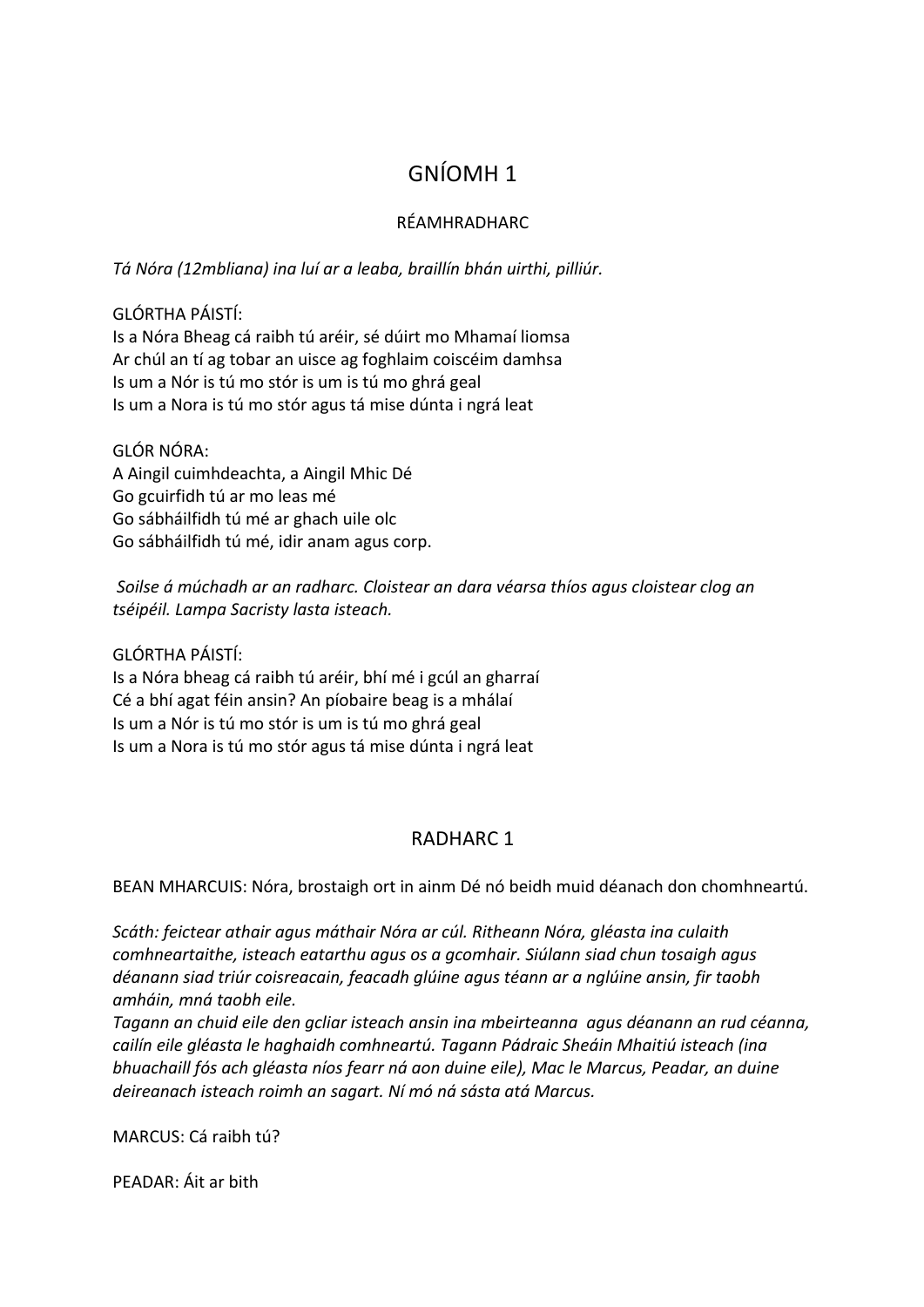*Breathnaíonn Marcus air*

Thuas ag an bpáirc

Stoil á chaitheamh ag an duine deireannach, an 'sagart', seasann gach éinne

MARCUS: Hata

*Bainean Peadar a hata dhe*

SAGART ÁITIÚL: Dominus vobiscum

POBAL: Et cum spiritu tuo.

*Ar a nglúine arís.*

SAGART ÁITIÚL: Confíteor Deo omnipoténti,

POBAL (+SAGART): beátæ Maríæ semper Vírgini, beáto Michaéli Archángelo, beáto Ioanni Baptístæ, sanctis Apóstolis Petro et Paulo,

D1: Nach bhfuil sí a breathnú go hálainn....

POBAL: Go hálainn ómnibus Sanctis, et vobis, fratres (tibi, Pater),

D2: Iad in inmhe mná anois, bail ó Dhia orthu.

POBAL: Ní bhíónn an tam i bhfad ag imeacht. quia peccávi nimis cogitatióne, verbo et ópere: (*ag bualadh cliabhraigh trí uaire*) mea culpa, mea culpa, mea máxima culpa.

D3: Níor spáráil Marcus an tairgead uirthi

D1: Tá sé aige le caitheamh

POBAL: Shaothraigh siad é Ideo precor beátam Maríam semper Vírginem, beátum Michaélem Archángelum, beátum Ioánnem Baptístam, sanctos Apóstolos Petrum et Paulum, omnes Sanctos, et vos, fratres. Guí ar mo shon, chun an Tiarna Dia.

*Seasann gach éinne*

SAGART ÁITIÚL: Go mbeannaí Dia uilechumhachtach sibh, Athair Mac agus Spioraid naomh

POBAL: Áiméin.

SAGART ÁITIÚL: Solemnia completa sunt in nomine Domine Nostri Iesu Christi votum nostrum sit acceptum cum pace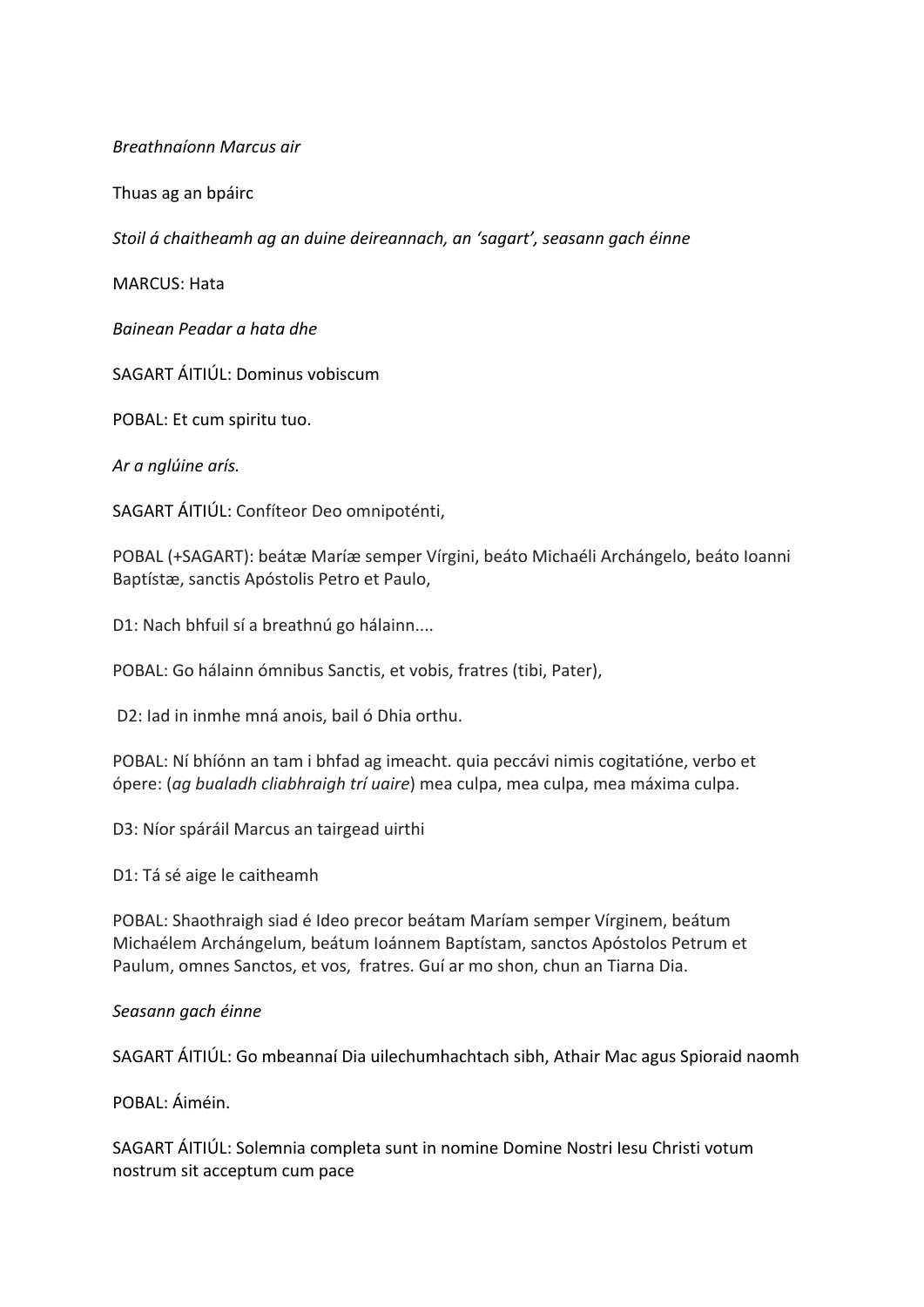POBAL: Deo Gratias.

## RADHARC<sub>2</sub>

Fágann an sagart (baineann an stoil de agus athraíonn isteach go dtí an gabha. Fágann an *pobal an séipéal ach amháin Nóra agus a máthair a bhí ar tí imeacht le Bid*

BID: Le Nóra. Ag cur páidrín isteach ina lámh. Nár cheap mé gur inné a bhí mé ag do bhaisteadh agus féach anois thú, comhneartú inniu! Bhuel, comghairdeachas ó chroí leat a stór, tá mé chomh bródúil céanna asat is go mba thú m'iníon féin. (Tugann sí barróg mhór di agus tosaíonn ag imeacht. Tugann Nóra faoi deara go bhfuil sí ag cur fola. Náire uirthi.

NÓRA: A Mham...

MÁTHAIR: ... Céard. (*drogall ar Nóra tada a rá*) Céard é fhéin a leana?

NÓRA: Tá mé fliuch in íochtar

MÁTHAIR: céard? *(speáineann Nóra spota dearg ar a gúna di. Breathnaíonn a máthair thart ar eagla go bhfecifeadh aon duine í. Tá Nóra scanraithe)*

NÓRA: Céard é fhéin a Mham?

MÁTHAIR: Bid, gabh i leith anseo a'm. Tá sí tosaí ar a cúrsaí. (*Máthair agus Bid á clúdach is á seoladh abhaile í)*

NÓRA: (ag imeacht) An bhfuil mé a cur fola?

MÁTHAIR: Bí ciúin, caithfidh tú dhul abhaile.

BID: An tádh dearg a stór, sin é atá ort

*Tugann a máthair drochshúil do Bhid*

MÁTHAIR: Céard a bheadh fhios a'dsa faoi?

*Fágtar Bid ina staic*

MARCUS: Cén deifir atá oraibh?

BID: Ahm, bhuail laige í...

MARCUS: Cén sórt laige?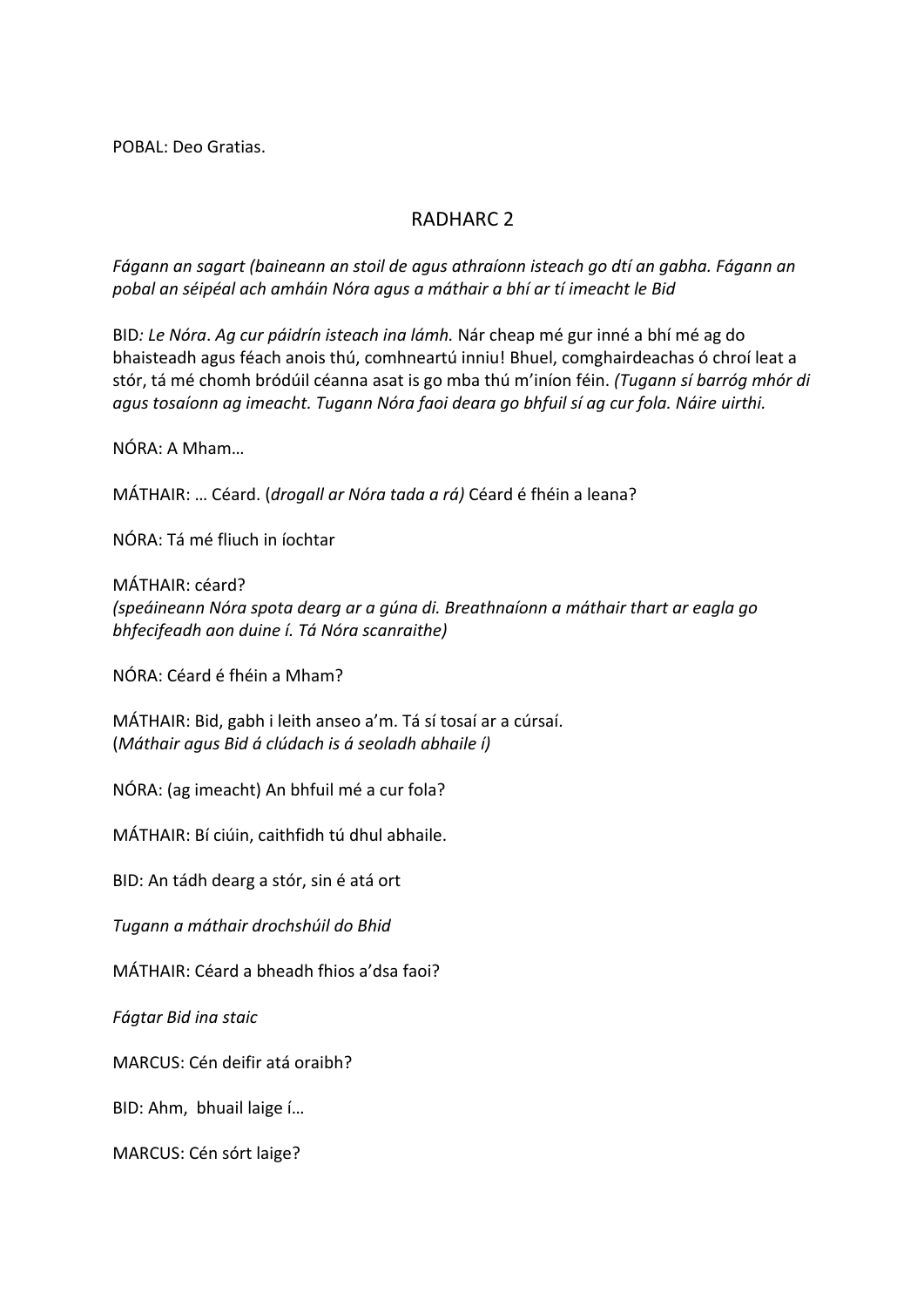BID: Ní call dhuit aon imní bheith ort. Ceann de na rudaí sin. Tabharfaidh muid aire dhi. (*leanann sí an bheirt eile amach)*

Tá Peadar(15), Marcus, Michael an Ghabha, iníon agus mac Mhichil (Sarah (12) agus *Tomás (8) fágtha ar stáitse. Peadar mífhoighdeach.*

MICHAEL AN GHABHA: Comghairdeachas leat a Mharcuis. Cé a cheapfadh go mbeadh an cailín is óige agaibh in inmhe mná anois, hah?

MARCUS: Hah?

GABHA: An comhneartú tá mé a rá

MARCUS: Ó Sea, sea. Go raibh maith a'd a Mhichael. Go raibh míle maith a'd. Agus comghairdeachas libh fhéin freisin, ar ndóigh. Nach aisteach mar a imíonn an tam?

GABHA: Nach ea. Cén chaoi a bhfuil ag éirí leis an leaid is sinne agaibh i nGaillimh, John nach b'é?

MARCUS: Sé. Go maith, go maith. Istigh i Tí Sonaí atá sé, printíseacht mhaith á fháil anois aige ar chuma ar bith.

GABHA: Tí Sonaí? B'shin an chaoi? Fuair tú áit mhaith dhó.

MARCUS: Bhuel, an dtuigeann tú, théis a chaith muid air le hoideachas, ní fiú é a chur amú ina dhiaidh sin. Agus ar m'anam ach go raibh bua na cainte riamh ag John sin a'ainne is tá sé in áit mhaith anois lena chleachtadh.

GABHA: Tá sé ráite a'd. Teanga mín a bhíonn ag an gceannaí siopa maith, ceart go leor. -

MARCUS: Sea...

GABHA: Sea. Agus ciall freisin, ar ndóigh.

MARCUS: Ar ndóigh.

GABHA: Ach ar ndóigh, ní thagann ciall roimh aois, a deirtear agus tá sé óg i gcónaí bail ó Dhia air. B'fhéidir go mbuailfidh tú síos a'm Dé Luain leis an roth cairte sin? (*lena iníon*) Fág seo. Rothaí móra an tsaoil a deir sé. (*stopann an gabha suas stáitse lena phíopa a líonadh*)

(*tosaíonn mac Mharcuis, Peadar, ag imeacht)*

MARCUS: Cén deifir atá anois ort?

PEADAR: Tá cluiche peile thuas sa bpáirc.

MARCUS: An bhfuil anois?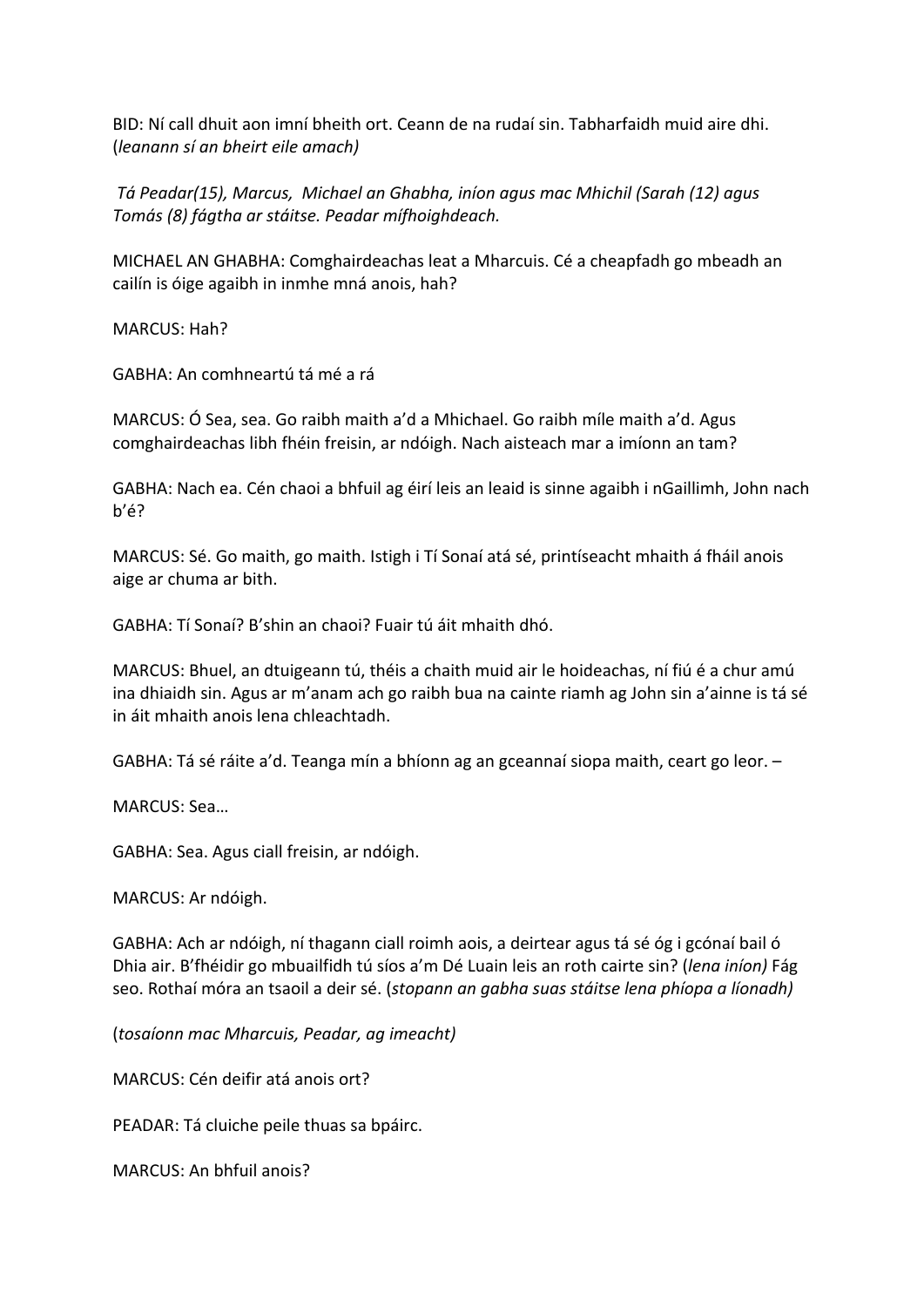PEADAR: Tá.

MARCUS: Agus céard faoin mbó ghlas?

PEADAR: Nach bhfanfaidh sí?

MARCUS: Fanacht le breith? Cén sort leathcheann thú fhéin ar chor ar bith?

*Tosaíonn Marcus ag imeacht. Stopann, Caitheann súil ar a mhac. Leanann Peadar go*  drogallach é.

MARCUS: Ná bac le tarraingt na gcos anois ach suas leat abhaile go beo. *Brúann Marcus ar aghaidh é* Go beo a deir mé!

GABHA: (ag faire air agus é ag imeacht) Printíseacht, a deir sé. Printíseacht bladair agus óil cheapfainn. 

## RADHARC 3:

*Roinnt blianta ina dhiaidh sin, Nóra, Sarah agus Mairéad Chóil Mhóir.*

NÓRA: Cá ngabhfaidh muid?

MAIRÉAD : Beidh Sean Seán ag iarraidh dul isteach ar an oileán inniu, síneadh siar ar an bhféar agus cupla deoch a bheith aige.

NÓRA: Chomh fada is nach mbeidh sé ag iarraidh orainne síneadh síos ar an bhféar lena thaobh!

IAD TRIÚR: Yeeeuchhh!

MAIRÉAD: Ní bhainfinn póg as a bhéal siúd dá dtabharfá mála óir agam air!

SARAH: Bhain tú póg as béal Jack Mháirtín agus níl pingin rua aige!

MAIRÉAD: (*Ionsaíonn sí an cailín eile*) Níor bhain mé!

SARAH: Bhain!

MAIRÉAD: Is nach mbíonn tusa ag pógadh do dheartháirín! Tá sé sin in aghaidh dlí Dé, bíodh fhios a'd.

SARAH: Ní bhíonn mé!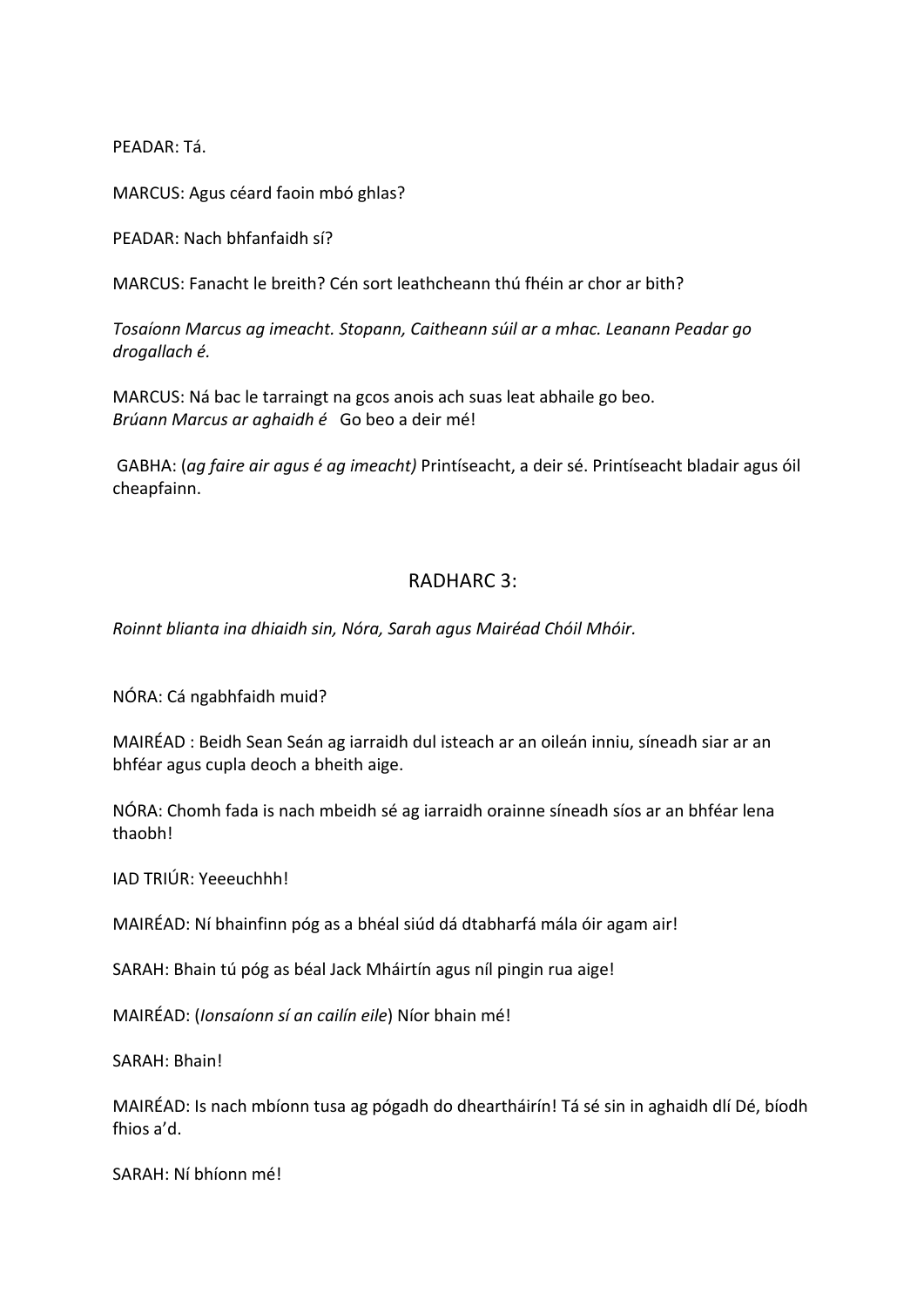NÓRA: Sarah, chonaic muid tú.

MAIRÉAD: Cleachtadh a b'ea a bhí tú?

SARAH: Féadfaidh sibh dhul ag seoladh asaibh fhéin mar sin, a phaca striapaigh.

MAIRÉAD: Céard a thug tú orainn?

SARAH: Chuala tú mé. Striapaigh.

MAIRÉAD: Tóg ar ais é.

SARAH: Maith go leor, tógfaidh mé ar ais uaitse é ach maidir leatsa, a Nóra Mharcuis Bhig, an bhean a bhíonn ag sodar i ndiaidh fáinleoga an tsamhraidh..

NÓRA: Gabh mo leithscéal? 

SARAH: Fáinleoga an tsamhraidh a dúirt mé,

NÓRA: Níl fhios a'm beo céard faoi a bhfuil tú a caint...

SARAH: Mar nár mhaith leat fios a fháil air. Tá fhios a'd go maith céard faoi a bhfuil mé a caint. Facthas tú faoin droichead. (tosaíonn sí ag imeacht) Shílfeá go dtabharfadh mac an dochtúra ag óstán í ach is dócha go bhfaighidh sé a chuid ar aon nós.

(*Troid, gruaig á tharraingt*, *Mairéad á stopadh*)

MAIRÉAD: Éirigí as, leagaí as in ainm Dé, níl muid ach théis faoistine.

NÓRA: Ise a thosaigh é.

SARAH: Stróic tú mo ghúna! Aq sileadh deoir. Ní bheidh mé ábalta é sin a fhuáil. Tá sé scriosta agat. Maróidh m'athair mé.

MAIRÉAD: Déanfaidh mise é a fhúáil dhuit, ní bheidh fhios ag an duine tada faoi.

SARAH: Beidh.

MAIRÉAD: Ní bheidh, nach mbíonn snáth agus snáthaid ag Mairéad an Táillliúra i gcónaí? Anois 'speáin dhom é. (*tosaíonn sí ag fúáil an ghúna)*

SARAH: *(pus uirthi i gcónaí)* Ní bhreathnóidh sé ceart agus stróicfidh sé arís.

MAIRÉAD: An bhfuil tú a dhul a caitheamh anuas ar mo chuid fuála anois, an bhfuilir? Cripes tá muid an dona inniu cibé céard tá orainn.

NÓRA: brothall an lae.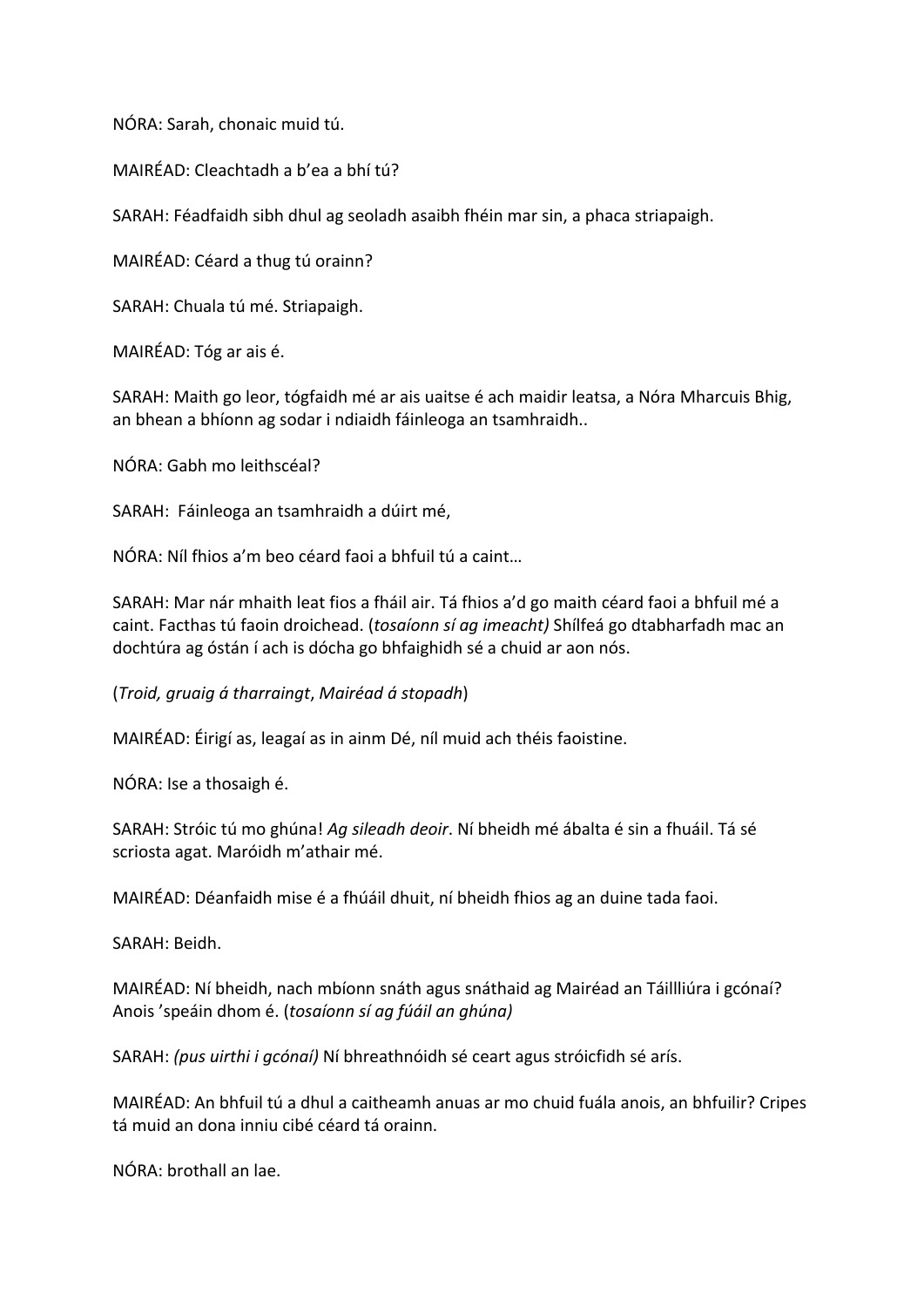SARAH: (faoina hanáil) Nó dáir. (Priocann Mairéad í leis an snáthaid d'aon ghnó.) Ááh!

MAIRÉAD: A Pheacaí! Drúis agus saint! Ól agus ragairne! Meas tú nár cheart dhúinn dhul ag faoistin arís?

#### *Gáiríonn siad*

NÓRA: Ó a thiarcais ach is leor seanmóir amháin uaidh in aghaidh na seachtaine, tá mé a cheapadh agus ceann breise anuas ar sin uaidh sa mbosca faoistine. Scanródh sé bean rialta!

MAIRÉAD: Moladh a fuair mise uaidh!

NÓRA: agus páidrín iomlán le rá freisin chuirfinn geall.

MAIRÉAD: Ní hea ach deich gcinn acu, tá sé chomh maith a'm tosú anois orthu... 'Sé do bheatha a Mhuire….

*Gáiríonn.* 

MAIRÉAD: Fan socair thusa.

SARAH: Ná cuir a gáirí mé, mar sin.

MÁTHAIR NÓRA: (*i bhfad uathu)* Nóra, a Nóra! Tá mé á do lorg le leath uair a chloig anuas. Caithfidh tú an phroinn a thabhairt suas ag d'athair agus do dheartháir sula gcaillfear leis an ocras iad.

MAIRÉAD: Bhí sé de cheart a'ainn léimt ar bhord ghleoiteog SheanSeán tá mé a cheapadh nuair a bhí an fhaill sin a'ainn. 

SARAH: Seoladh linn go Sasana

MAIRÉAD: Nó Meiriceá

NÓRA: Nó Glaschú. 

MÁTHAIR NÓRA: Nóra, an gcloiseann tú mé a glaoch ort?

NÓRA: *Meangadh uirthi*. Ag teacht!

SARAH: Nár dhúirt mé leat é!

*priocann Mairéad arís í.* Áah! 

*Tagann Tomás Mhichil i láthair.*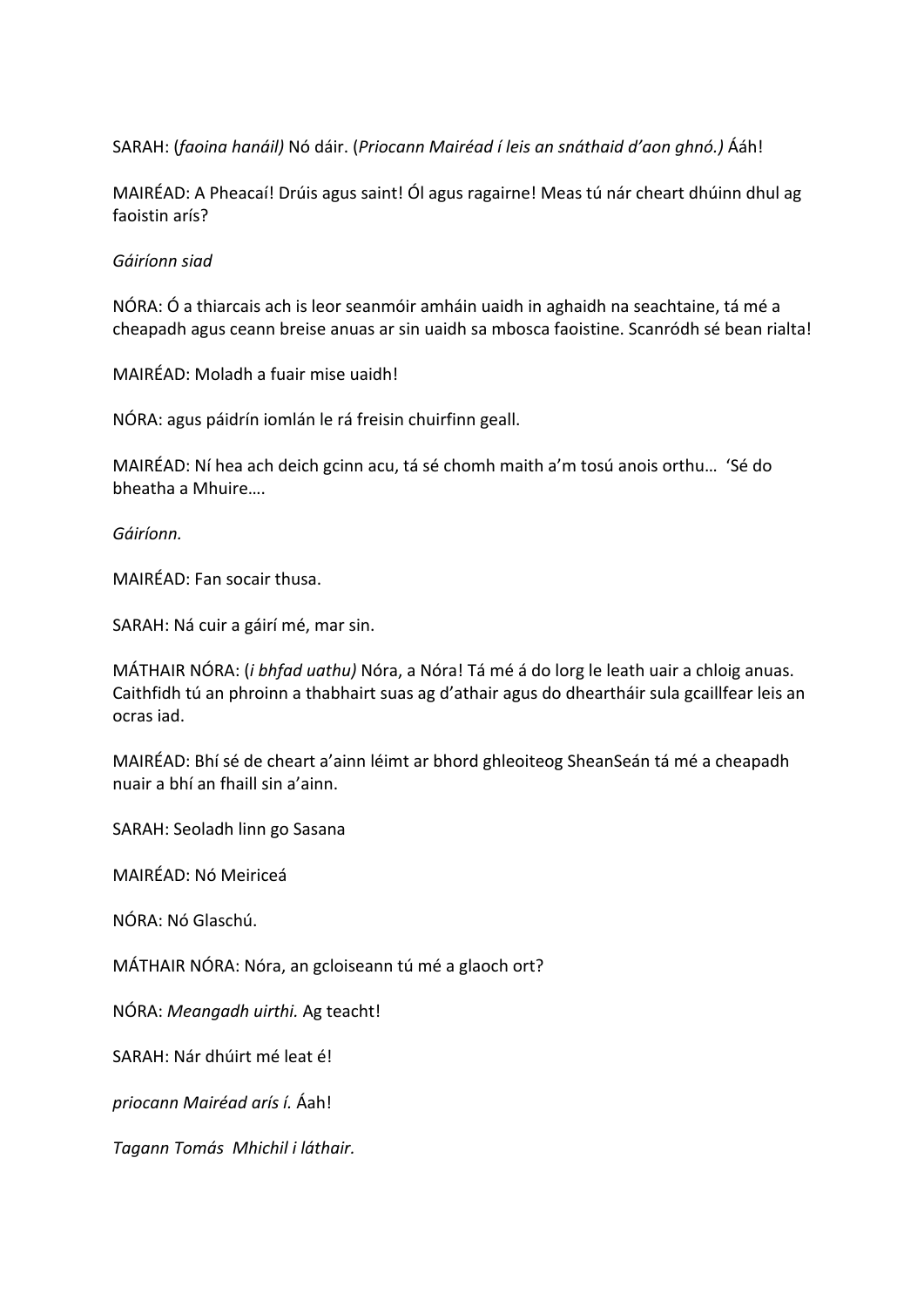TM: Tá tú a teastáil

SARAH: Teastáil le haghaidh céard?

TM: Deaid á do iarraidh.

SARAH: Lá eile curtha amú ag freastal ar fir

NÓRA: *meangadh uirthi* Agus oíche. *Imíonn sí.*

*Iad ag stánadh ar a chéile.* 

MAIRÉAD: Tá mé beagnach réidh.

*TM* ag crochadh thart ag fanacht lena dheirfiúr. Tugann sé an fuáil faoi dearadh. *Breathnaíonn siad beirt air.*

 $MAIRFAD + SARAH: Ní fhaca tú tada.$ 

SARAH: An gcloiseann tú mé?

*Sleamhnaíonn sé amach, imíonn na cailíní.*

## RADHARC<sub>4</sub>

*Tá Marcus agus a mhac, Peadar, ag tógáil claí. Peadar faoi dheifir.*

MARCUS: Céard tá tú a dhéanamh? Ar ndóigh, titfidh sé sin. . Níl aon mhaith leis. Caithfidh tú tosú arís.

PEADAR (*oibrithe, ach tosaíonn sé arís)*

MARCUS: Agus coinnigh díreach é in ainm Dé. (*sos*) An bhfuil tú ag éisteacht liom ar chor ar bith? Breathnaigh, seas siar ansin. (*tugann sé cic don bhalla mar ó dhia agus titeann sé*) Cén mhaith é sin, hah? Cén mhaith? Ar ndóigh dá gcuimleodh bó í fhéin in aghaidh an chuid sin de bhalla a'd thitfeadh sé ort. Tá an lá á chur amú a'd orainn... Céard tá ort, hah? Pus ort i gcónaí mar gheall ar an gcluiche sin an bhfuil?

PEADAR: Tá áit a'm ar an bhfoireann

MARCUS: Tá agus tá áit anseo a'd freisin is dá mbeadh tú níos cúramaí anseo cá bhfios nach mbeadh tú ag imirt inniu?

PEADAR: Cén chaoi an féidir liom dhul ag imirt agus tusa ag leagan claíochaí orm!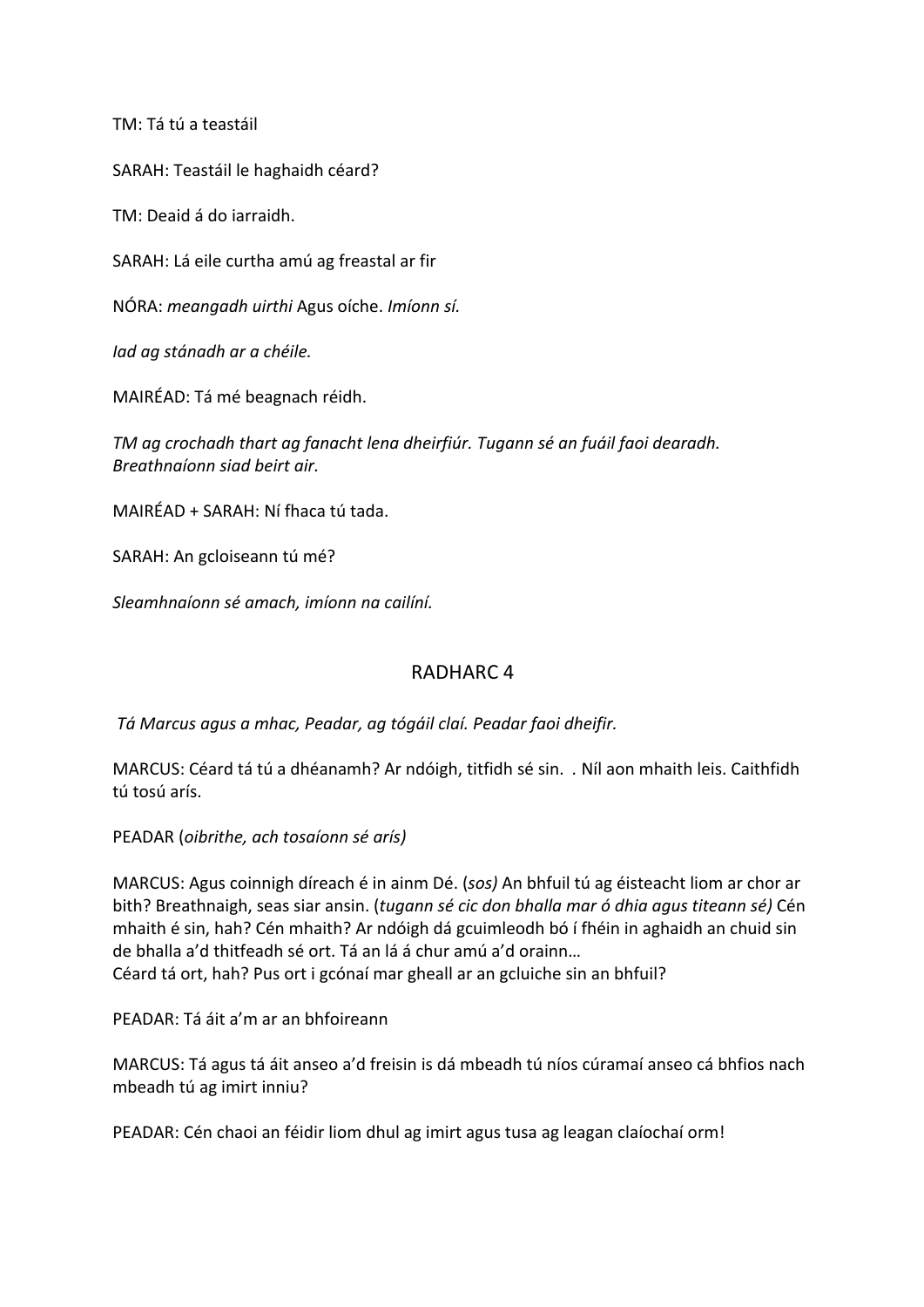MARCUS: Mise a leagan claíochaí ort? Ní claí a bhí tógtha ansin a'd ach carn cloch. Ní stopfadh sé lao ó dhul amach ar an mbóthar ná bac le bullán. Breathnaigh thusa. Breathnaigh. Breathnaigh thimpeall ort féin. Cé acu an bhfuil na páirceannaí is glaise thart anseo? Cé? An bhfeiceann tú an draenáil atá déanta a'ainn. An bhfeiceann? An bhfeiceann tú aon luachra thart, an bhfeiceann?

PFADAR: Ní fheiceann

MARCUS: Agus an bhfuil fhios agad cén fáth nach bhfeiceann?

PEADAR: Allas na gcnámh

MARCUS: Allas na gcnámh. Agus an bhfuil fhios a'd cén fáth?

PEADAR: Ar mhaithe linne

MARCUS: Ar mhaithe leatsa agus ar mhaithe le do dheirfiúracha agus ní ar mhaithe leis an deartháir sin a'd a mhúnadh suas le balla é. Tosaigh arís!

Arm Shasana, go deimhin, an t-aon dream a thógfadh an druncéara sin. Agus an bhfuil tusa ag iarraidh críochnú suas cosúil leis siúd, hah? Nach dtuigeann tú gur ar mhaithe leat atá mé? Dhá scór acra de thogha na talún atá anseo ag muintir Niaidh. Togha na talún. Nílim ach ag iarraidh ort an cheird a fhoghlaim i gceart agus féadfaidh tú bheith ag imirt peile ansin go lá an Luain.

PEADAR: Ní choinneoidh mé m'áit ar an bhfoireann muna mbím ann..

MARCUS: Breathnaigh a mhac, Ní choinneoidh tú feilm muna mbíonn tú ann ach an oiread. Leath acu sin thuas ansin caitheann siad an lá thuas ag an bpáirc agus an oíche i dteach an óil. Ní féar atá siad siúd a fás ina gcuid garrantaí ach luachra agus nuair a chaillfidh siad an spreac iontu féin ní bheidh peil ná talamh acu mar go mbeidh sé ólta acu. Meas tú cé as a dtáinig na hacraí breise seo a'ainn, ha? (sos) Freagair mé.

PEADAR: Allas na gcnámh.

MARCUS: Ó dhearthair Mhichil an Ghabha a cailleadh go tobann cúig bhliana ó shin, go ndéana Dia grásta air. D'ól sé é, chuile acra dhe. Agus fuair muide é, sea, le hallas na gcnámh. Agus tá cuma níos fearr anois ar an áit ná mar a bhí riamh nuair ba le na Michaels é. Agus ná bí a cheapadh nach gcloisim an chúlchaint. Tú a cheapadh nach bhfuil meas acu orainn? Meas uilig é agus an bhfuil fhios agad cén chaoi a bhfuil fhios agam é? Mar go bhfuil siad ite le héad,mar go bhfuil náire orthu agus b'fhearr leo go mór fada muid a bheith thuas i dteach an óil in éindí leo seachas muide bheith thíos anseo á náiriú leis an méid atá muid in ann a dhéanamh. Bíodh meas a'd ort fhéin a dhuine. Anois, críochnaimís an balla sula bhfaigheann sé dorcha in ainm Dé is beidh peil arís ann.

Déanann Peadar iarracht tosú ar an obair arís ach cailleann sé quaim air fhéin, é beagnach a *caoineadh. Téann chun imeacht.*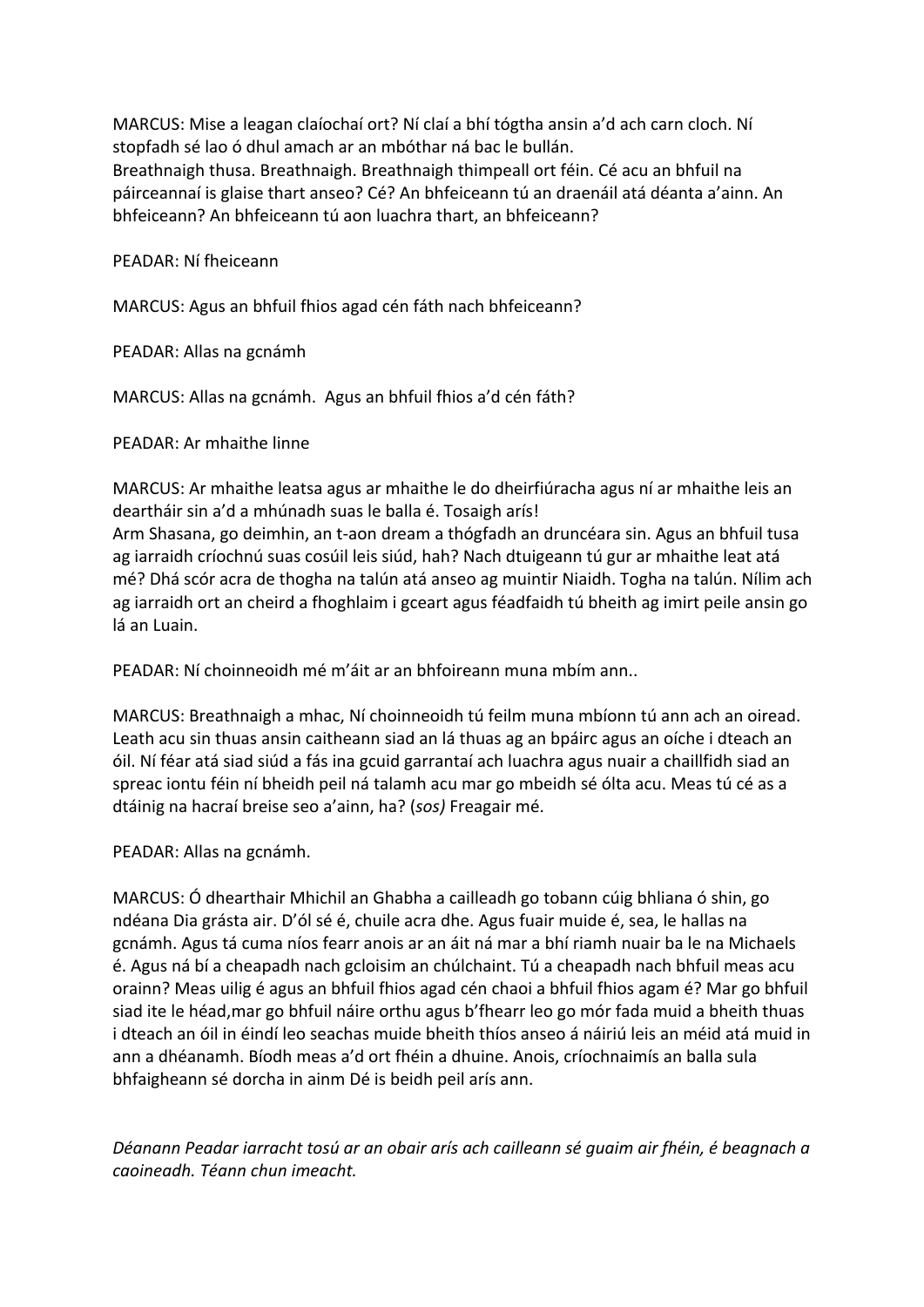MARCUS: Cá bhfuil tusa a dhul, hah? M'anam nach bhfuil mise a dhul á chríochnú dhuit. Tar ar ais anseo!

*Tagann Máthair Nora ar an láthair*

MÁTHAIR: Sibh críochnaithe an bhfuil? Cá bhfuil tú a dhul?

PEADAR: Go Meiriceá (*imíonn)*

MARCUS: Meiriceá? Níl do dhóthain idir an dá chluais a'dsa a thabharfadh chomh fada le Gaillimh tú.

MÁTHAIR: A Mharcuis.

MARCUS: Céard? Meas tú cá bhfuair muid iad, hah? Cá bhfuair muid iad?

*Tá sé an oibrithe. Máthair gortaithe ach ní dheireann sí tada.* 

MÁTHAIR: Rinne mé blogam tae agus scónanna le sibh a choinneáil ag imeacht. Shíl mé go gcoinneodh sibh oraibh déanach leis an aimsir bhreá atá a'ainn.

*Sos*

MARCUS: Coinneoidh freisin.

*Cromann sé ar an obair arís. Leagann Maire an ciseán síos, fanann sí tamaillín. Soilse síos.*

## RADHARC<sub>5</sub>

*Oíche. Tá Tomás Mhichilín (8-9 mbliana) suite. Cloiseann sé Nóra ag teacht agus téann i* bhfolach. Tá Nóra ag an droichead. Díomá uirthi nach bhfuil aon duine ann roimpi. Níor *mhaith léi go bhfeicfí ann í ag an am céanna. Tagann Patrick Sheáin Mhaitiú amach as an áit ina raibh sé i bhfolach. Baineann sé preab aisti.* 

NÓRA: *scanraithe*. Ó a mhaighdin! Cá..

PATRICK. *Tuigeann sé go bhfuil geit cheart bainte aisti*. Tá sé ceart go leor, tá tú togha. Tá brón orm

NÓRA: nuair nach raibh tú anseo...

PATRICK: Ná habair gur cheap tú go bhfágfainn bean álainn cosúil leatsa ag fanacht orm, ar cheap?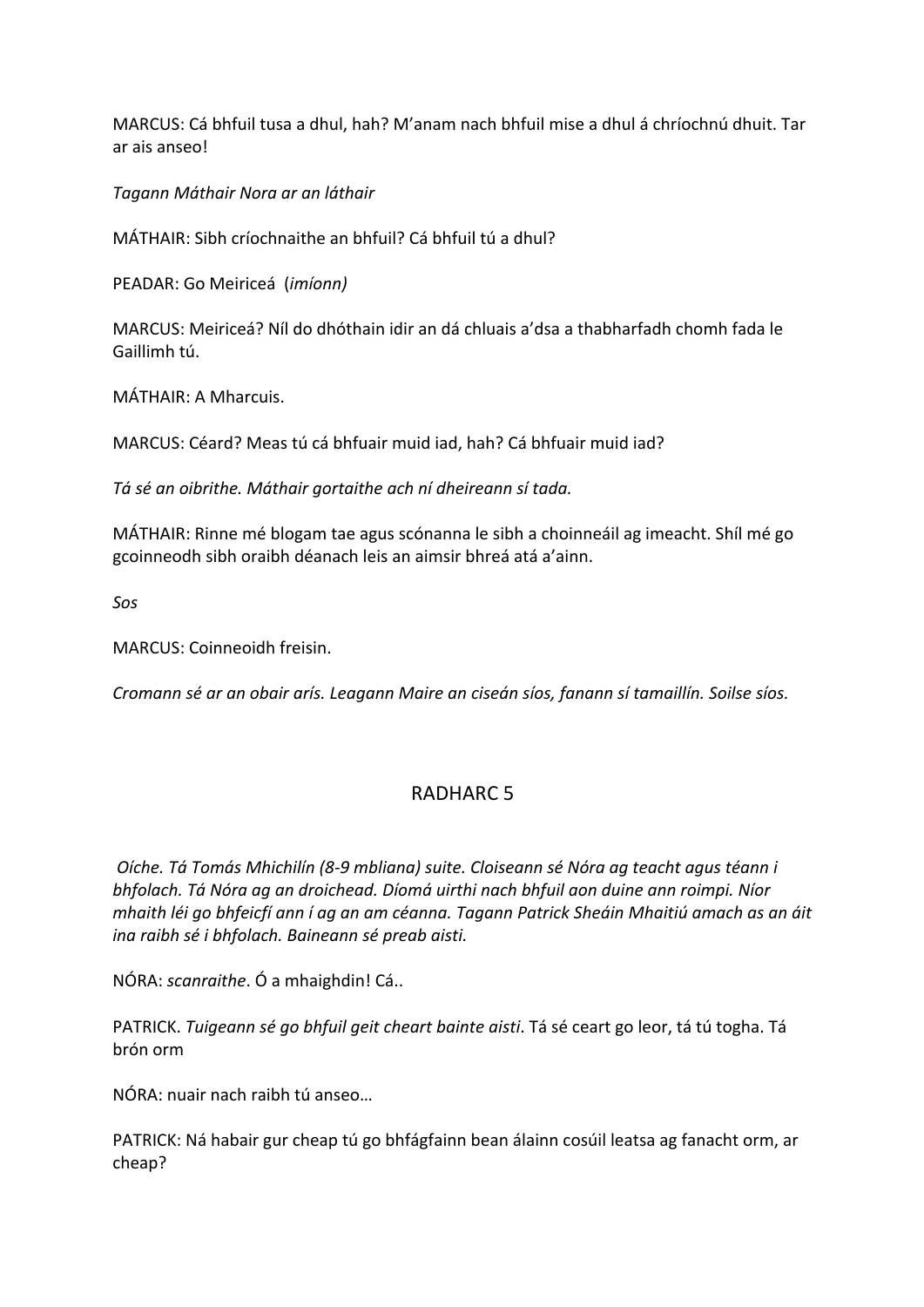NÓRA: ' stopfaidh tú

PATRICK: Ní mar mhagadh atáim ar chor ar bith. Tá mé anseo! Agus tá tusa anseo. B'fhearr liom bheith anseo in éindí leat ná áit ar bith eile ar domhan. An siúlfaidh muid cois abhainn píosa?

Nóra: *(idir chúthaileacht agus dánacht*) Má thugann tú póg dom i dtosach le mo chuid néaróga a shuaimhniú…

Patrick: *(ag breathnú thart)* Anseo?

Nóra: (ag déanamh súile i dtreo áirse an droichid).

Patrick: Tabharfad, agus deich gcinn.

Beireann sé lámh uirthi agus imíonn siad beagnach as amharc. Tugann sé póg di. *Freagraíonn a corp dhó.*

Nóra: An bhfuil tú cinnte?

Patrick : Go bhfuil mé ag iarraidh bheith leat? Ar ndóigh nach bhfuil fhios agat go bhfuil (*déanann sé iarracht í a phógadh arís*) tugann sí ceannaín beag dó.

Nora: Tá brón orm. Bhí mé neirbhíseach.

Patrick: Ó a Nóra, ná bí neirbhíseach. *Canann* Is um a Nóra is tú mo stór is um is tú mo ghrá geal (*ag pógadh a muiníl anois*) is um a Nóra is tú mo stór…agus tá mise…

Nóra: (*gáiríonn sí le dúil)*

Patrick: *(ag méarachán léi)* Tic teaic tú, péire bróga nú

Nóra: Stop! Tá tú a cur dinglis orm.

Patrick. Ó féach! Cáithníní ort!

*Éalaíonn Nóra óna chuid iarrachtaí agus ritheann píosa beag uaidh. Suíonn. Súionn sé lena taobh. Tugann sí póg beag éadrom dó. Ag díriú a méir i dtreo na spéire.*

Nóra: Céard a thug tú ar an dornán réalta sin arís? Na deirfiúracha an iad?

Patrick: Sin iad iad. Seachtar acu a gcreidfeá? Iad ar fad thuas ansin a cabaireacht lena chéile.

NóRA: Meas tú nach réitíonn siad togha lena chéile? Breathnaíonn siad breá socair thuas ansin.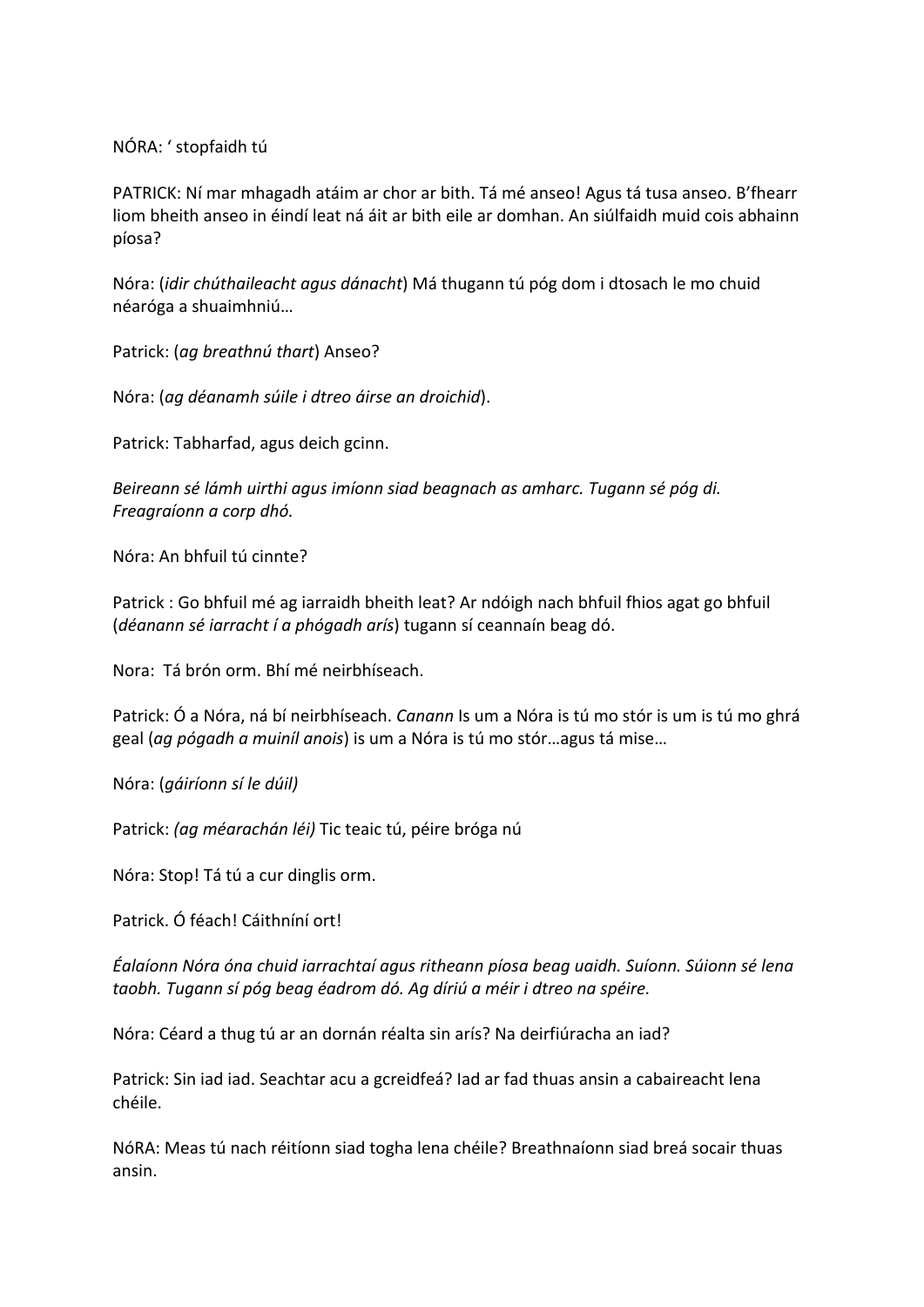PATRICK: Ach dá gcloisfeá iad....pssh...wissh wisssh...ó ar chuala tú céard a rinne Orion inné agus é amuigh ag fiach? Nár chaith sé saghad le hUrsa Major agus bhuail sa tóin é.

NÓRA: *gáiríonn* Cá bhfuil Orion arís?

PATRICK: Right, an bhfeiceann tú mar a bheadh rectangle ansin soir ó dheas, aon dó trí ceathair, agus tá trí réalt ansin ina lár ar diagonal mar a déarfá

NÓRA: Daidh aingeal?

PATRICK: Diagonal. Mar seo seachas mar sin. Slat Orion a thugann siad air.

NÓRA: *gáiríonn*. An ea?

PATRICK: Sea!

NÓRA: Ó a thiarcais, feicim é, tá ceann mór aige nach bhfuil?

PATRICK: Mór millteach, go háirithe nuair a chuireann tú san áireamh cé chomh fada uaidh is atá muid! agus sin iad a chuid lámha ansin...

NÓRA: ... feicim é, saighdiúr!

PATRICK: Saighdiúr, go díreach. Déanann comhartha saighdiúra (ag caitheamh saighid.)

NÓRA: (ag féachaint idir Patrick agus an spéir) Ní bhreathnóidh mé go deo ar an spéir ar an gcaoi chéanna arís. Tá céad agus míle scéal agus eachtra thuas ann

PATRICK: Tá. Saol agus saolta eile.

NÓRA: An bhfuil tú ag súil leis an saol thall arís?

PATRICK: I nGlaschú? B'fhearr liom fanacht anseo leatsa. Ach dá mbeifeá i nGlaschú in éindí liom, dá bhfeicfeá an áit a Nóra! Ní chreidfeá ach na foirgnimh agus na daoine atá thall. Tagann siad as chuile áit. An foirgneamh ina mbímse ag staidéar ann, nuair a bhím ag staidéar, tá sé cúig stór ar airde, samhlaigh.

NÓRA: Ní fhaca mise tada níos airde riamh ná an séipéal atá anseo a'ainn. Bhuel, bhí mé ar an gClochán uair amháin le m'athair. An bhfuil na tithe sin trí nó ceithre stór in airde?

PATRICK: Níl iontu sin ach rudaí beaga. Tá foirgnimh thall atá chomh mór le sráid iomlán ar an gClochán.

NÓRA: Stopfaidh tú

PATRICK: Sin í an fhírinne, iad déanta as blocanna mór clocha ghainimh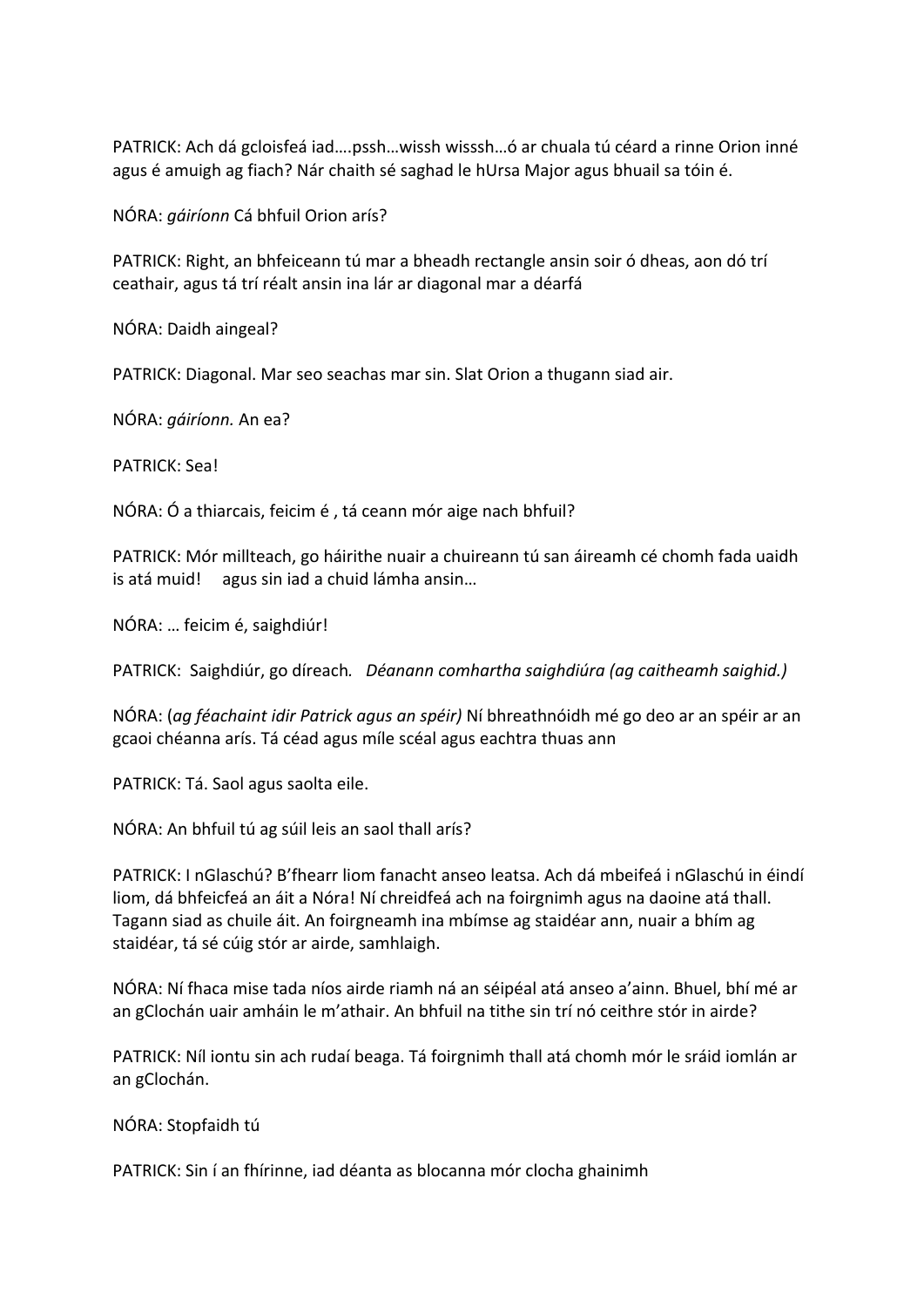NÓRA: Cloch ghainimh?

PATRICK: Sea, sin é an cinéal cloch atá acu thall. Níl sé chomh crua leis an eibhear atá anseo agaibh is tá sé i bhfad níos éasca bheith ag tógáil leis agus a bhreacadh ina dhiaidh sin. Dá bhfeicfeá an ornáidíocht! Spirals, agus buttresses agus gargoyles

NÓRA: Níl fhios am beo céard tá tú a rá anois

PATRICK: Maisiú, dealbha, íomhánna greannta i gcloch, saighdiúir, maighdeanacha leathnocht

NÓRA: Leath nocht?

PATRICK: Leath nocht. Ní chuireann rudaí mar sin isteach ná amach orthu. Maith an rud nach gcuireann nuair atá duine ag déanamh staidéar ar an anatomy an dtuigeann tú?

NÓRA: D'inis tú an ceann sin dom cheana: corp eolas ab ea?

PATRICK: Sea.

NÓRA: Mar ábhar staidéir?

PATRICK: Sea.

NÓRA: Ábhar staidéara mé mar sin ab ea?

#### *Beagán díomá air.*

Tá brón orm. Tá fhios a'm nach b'ea. Níl ann ach go mbíonn na scorracha thart anseo ag iarraidh bheith a crúbáil i gcónaí. Peil nó cíoch, caithfidh siad bheith ag breith ar rud eicint.

PATRICK: D'fhéadfadh siad bheith a déanamh rudaí níos measa.

NÓRA: *gáiríonn* Tá fhios a'm, ach níl fhios a'm céard tá orm. Tá tú ag imeacht a Phatrick agus, bhuel, tá fhios a'm go mbeidh tú thart arís don Nollaig ach. *Caitheann sí a lámha timpeall air.* Aireoidh mé uaim tú, Níl duine ar bith cosúil leat thart anseo.

PATRICK: Níl duine ar bith cosúil leatsa thall.

NÓRA: Neart ban thall a Phatrick, tá mé cinnte.

PATRICK: Tá, ach níl tusa ann.

*Pógann siad*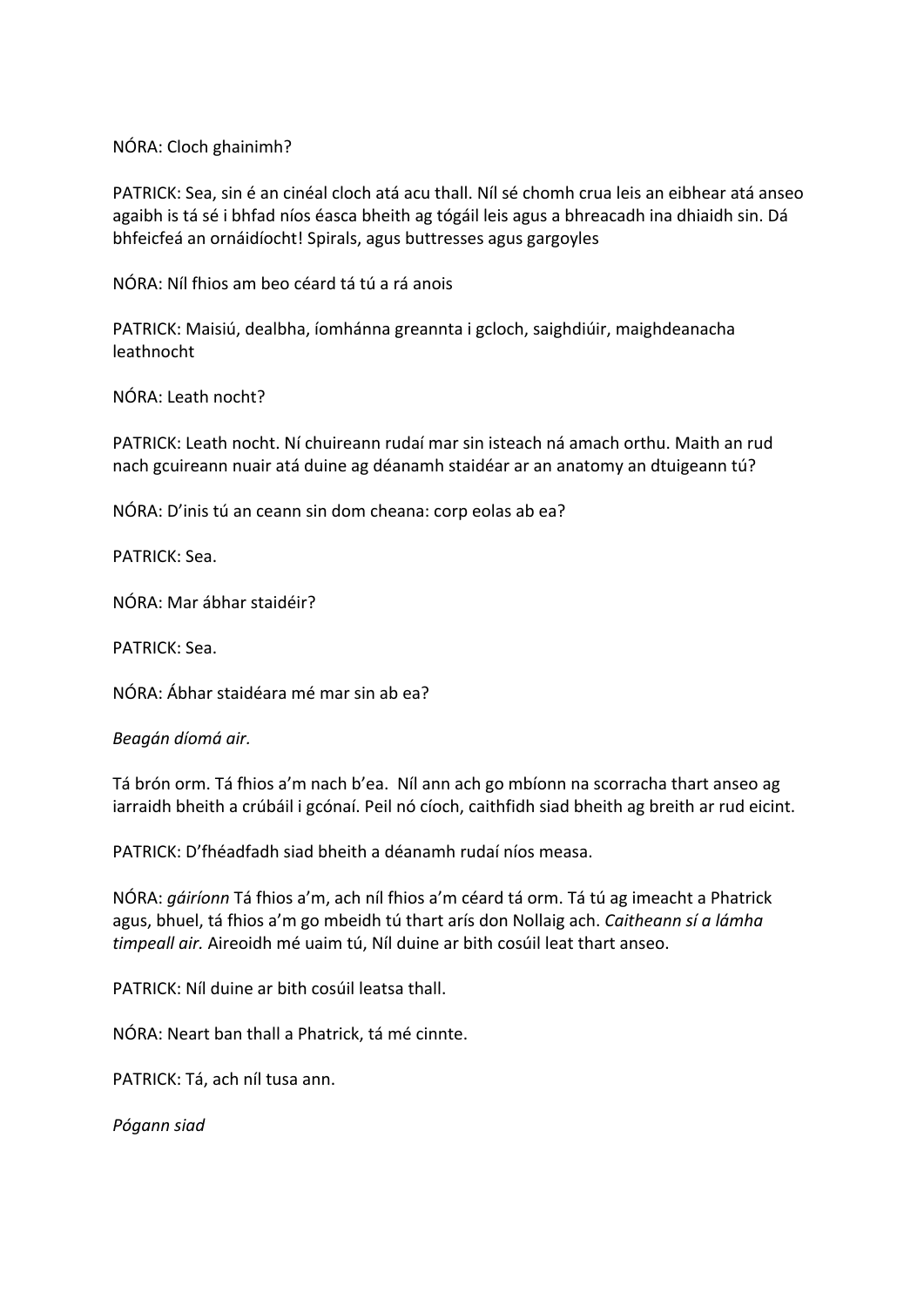PATRICK: Fan go bhfeicfidh tú an teach a bheas againn nuair a bheas mé cáilithe, dhá cholún ornáideach chaon taobh, dealbha ag fáiltiú roimh chuairteoirí

NÓRA: Gan stitch orthu ar ndóigh

PATRICK: Ar ndóigh. Staighre mór marmair ag árdú ar chlé agus ar dheis suas go dtí na seomraí leapan, study agam féin le cigar agus brandy ann.

NÓRA: Seegar?

PATRICK: Todóg mór as Havana.

NÓRA: Todóg anois aige, by dad. Cé chomh mór?

PATRICK: Chomh mór leis sin.

NORA: Chomh mór leis sin? Meas tú nach gcaithfidh bean an dochtúra bheith ag foghlaim faoi na todóga mhóra?

PATRICK: níl siad go maith do do shláinte.

NÓRA: Nach bhfuil anois? *Cuimlíonn sí é.* Corp eolas. Ach má cheapann an dochtúir nach bhfuil siad go maith do mo shláinte, meas tú nár cheart dom éirí as?

PATRICK: Níor cheart.

NÓRA: Nár cheart?

PATRICK: Níor cheart.

NÓRA: Cé nach bhfuil siad go maith don tsláinte?

 $PATRICK: Chomh fada$  is nach lasann tú é

NÓRA: Cén chaoi a ndéantar iad a lasadh?

PATRICK: Ar an gcaoi sin.

NÓRA: *Stopann sí.* Céárd tá mé a dhéanamh. Sílfidh tú gur striapach mé. Ó tá brón orm, níl fhios agam céard tá orm. Seasann. Díríonn a cuid éadaí.

*Beireann sé ar lámh uirthi.*

PATRICK: Nóra. Níl muid a déanamh tada as bealach.

NÓRA: Ní cheart dhúinn bheith ag suirí mar seo, tá sé in aghaidh dlíthe dé.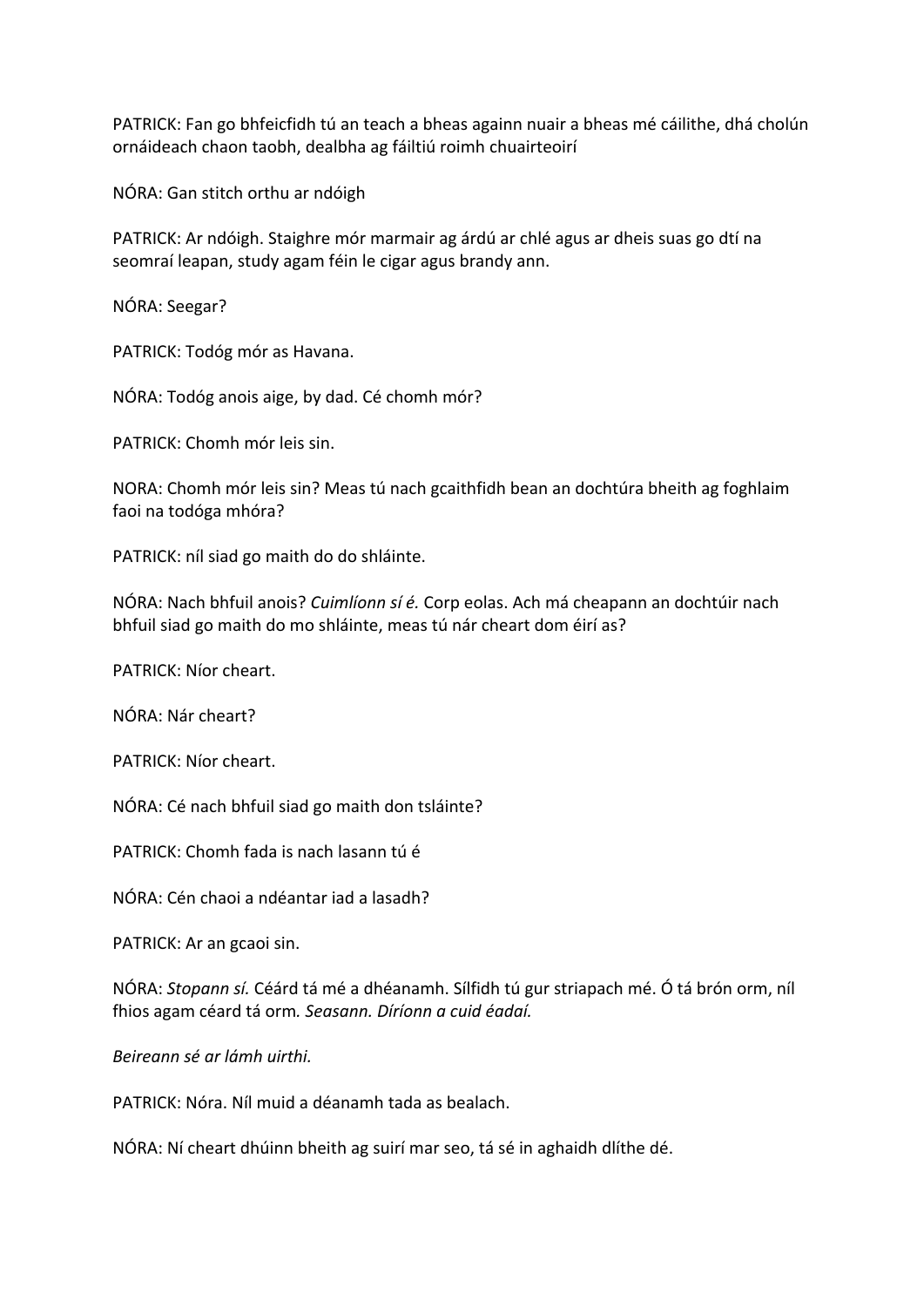PATRICK: Ab'shin an sagart, d'athair nó tusa a caint?

NÓRA: *imíonn uaidh. Breathnú ar na réalta. Sos* Níl an Nollaig i bhfad uainn dháiríre.

PATRICK: Ní bheidh mé thart don Nollaig. (*preab bainte as Nóra*) Ní bheidh a Nóra. Seod í an bhliain dheireanach agam. Caithfidh mé beagán staidéir a dhéanamh nó teipfidh siad mé. 'An té a chuireann san earrach'...

NÓRA: Ó ná habair! Sin a bhíos ag m'athair i gcónaí. An té a chuireann san earrach bainfidh sé sa bhfómhar. Cur agus baint. Allas na gcnámh.

PATRICK: Caithfidh mé beagán oibre a dhéanamh, sin uile atá mé a rá.

NÓRA: Tuigim, níl ann ach nach raibh súil a'm leis. Anuraidh...

PATRICK: Ní raibh mé ar an mbliain dheireanach anuraidh. *sos*

NÓRA: Bliain a deir tú

PATRICK: Sin a thógfaidh sé, go mbeidh mé cáilithe.

NÓRA: Bhuel, a Phatrick Sheáin Mhaitiú, b'fhearr dhuit do chuid staidéir a dhéanamh nó ní bean an dochtúra a bheas ionamsa ach bean mhic an dochtúra is ní dhéanfadh sé sin cúis ar chor ar bith!

PATRICK: Nach ortsa atá an téirí in áirde

NÓRA: Tá mé a cheapadh gur ortsa atá sé

PATRICK: Céard

NÓRA: An téirí in áirde (*cuimlíonn sí é)*

PATRICK: Is fada an tachar é

NÓRA: Is fada. *Teagmhálann siad lena chéile*. Ró fhada. Níor mhór dhuit fios bheith agat go mbeadh bronntanas deas ag fanacht leat théis an achair sin.

PATRICK: Nach mbeidh an chéim agam?

NÓRA: Beidh, agus rud eile freisin.

PATRICK: Cén rud?

NÓRA: Mise. Luigh siar.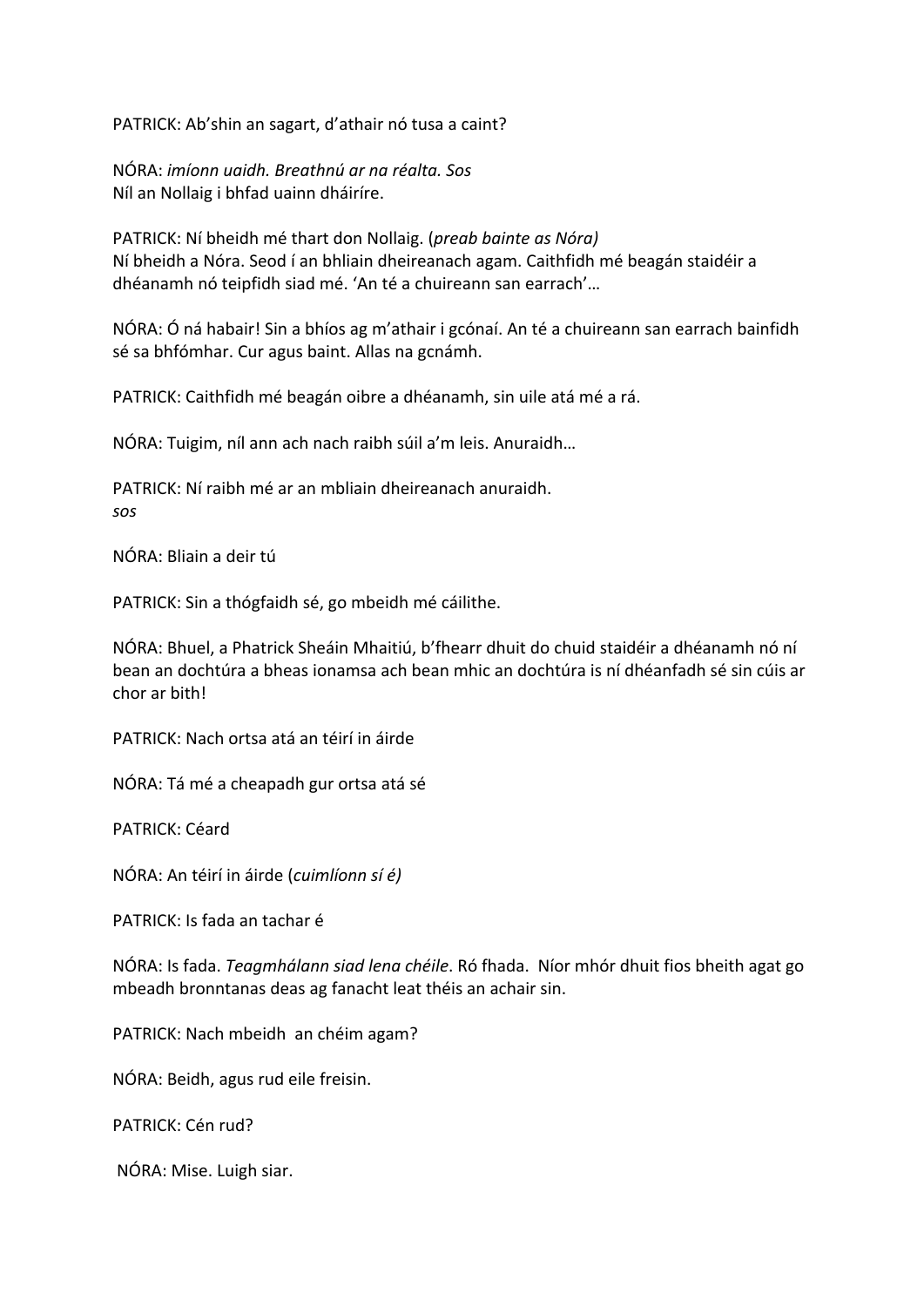PATRICK: Cén áit?

NÓRA: Ansin. Sa bhféar suaithinseach.

PATRICK: Féar suaithinseach?

*Eisean ina luí, ise ag suí air.*

NÓRA: Fáinne draíochta. paiste rince na sí.

Feictear Tomás Mhichil ag breathnú orthu.

NÓRA: An bhfuil an todóg sin méadaithe arís nó an orm fhéin atá sé?

PATRICK: Mar gheall ort fhéin atá sé

NÓRA: Bhuel, caithfidh bean an dochtúra bheith ag foghlaim faoi na seegars anois nach gcaithfidh?

PATRICK: Is dócha go gcaithfidh. A Nóra a chroí, is tú an... b'fhearr liom tú na Éire

NÓRA: Agus Alba

PATRICK: Agus Alba.

NÓRA: Curtha le chéile

Soilse síos. Tomás Mhichil ag faire. Exeunt.

## RADHARC 6

Lampa sacristy isteach. Isteach leis na haisteoirí, coisreacain, feacadh glúine srl. Mná ar *thaobh amháin, fir ar an taobh eile.*

D1: Meas tú cá bhfuil Peadar Mharcuis?

SAGART ÁITIÚL: Confíteor Deo omnipoténti,

POBAL (+SAGART): beátæ Maríæ semper Vírgini, beáto Michaéli Archángelo, beáto Ioanni Baptístæ, sanctis Apóstolis Petro et Paulo,

D2: Nár chuala tú an scéal?

D1: Níor chuala.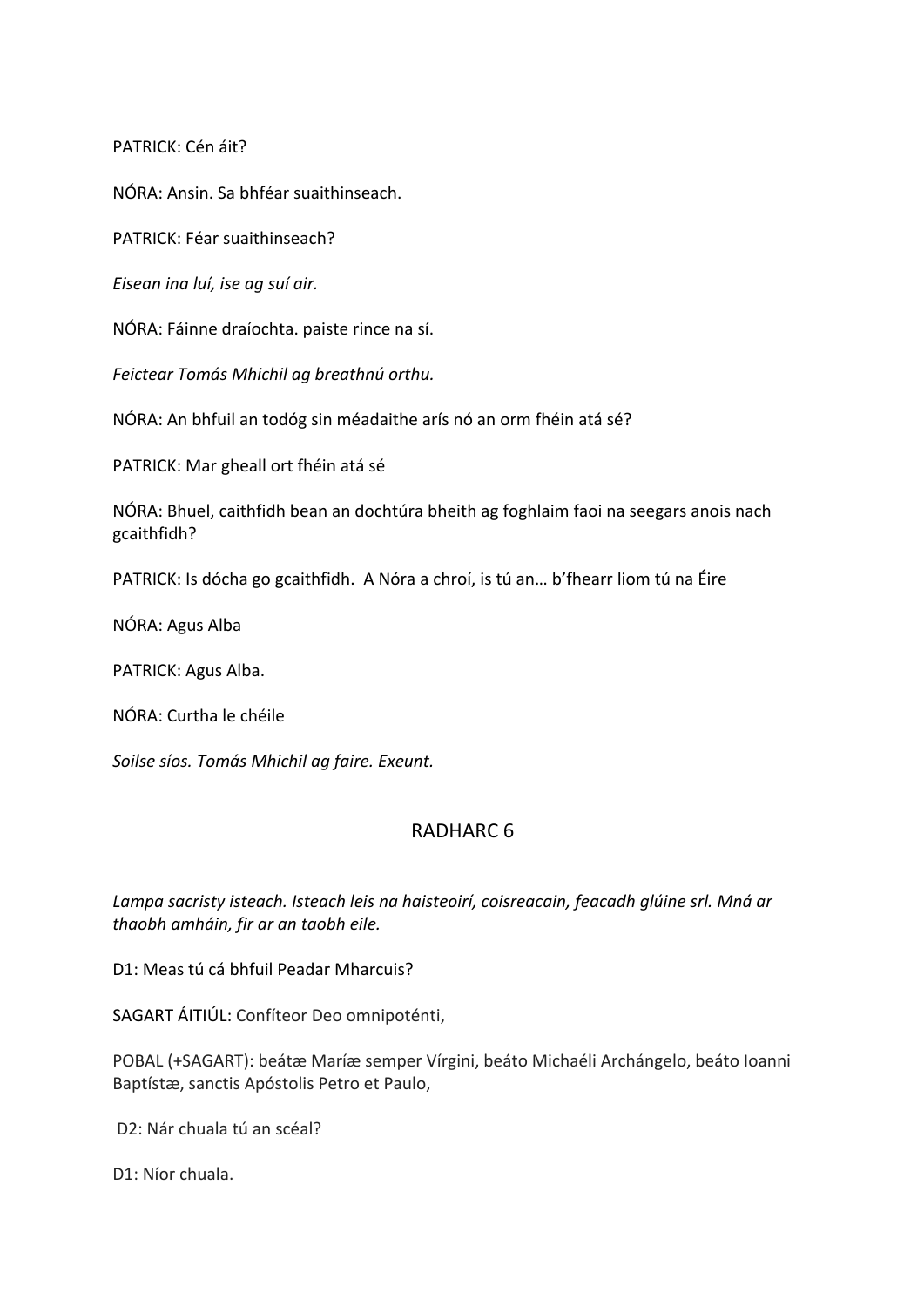POBAIL: ómnibus Sanctis, et vobis, fratres (tibi, Pater),

D2: Ghlan Peadar leis théis an aonaigh in Uachtar Árd

D3: An dara duine acu?

- POBAIL: Árd quia peccávi nimis cogitatióne, verbo et ópere:
- D2: Luach dhá bhullán ina phócaí aige

POBAL: mea culpa,

D1: Dhá bhullán

POBAL: mea culpa,

- D2: Ina phócaí aige
- POBAL: mea máxima culpa.

D3: Agus an mac is sinne

POBAL: Ideo precor beátam Maríam semper Vírginem, beátum Michaélem Archángelum,

D3: Michael Mharcuis, nár briseadh as a phost é,

D2: briseadh,

D1: briseadh,

D1-3: briseadh as a phost é

POBAL: beátum Ioánnem Baptístam,

D1-3: I ngeall ar an ól

POBAL: Ól sanctos Apóstolos Petrum et Paulum,

D2: D'eile?

- D1: D'eile?
- $D2:$   $\acute{O}I$
- $D1:$ Ól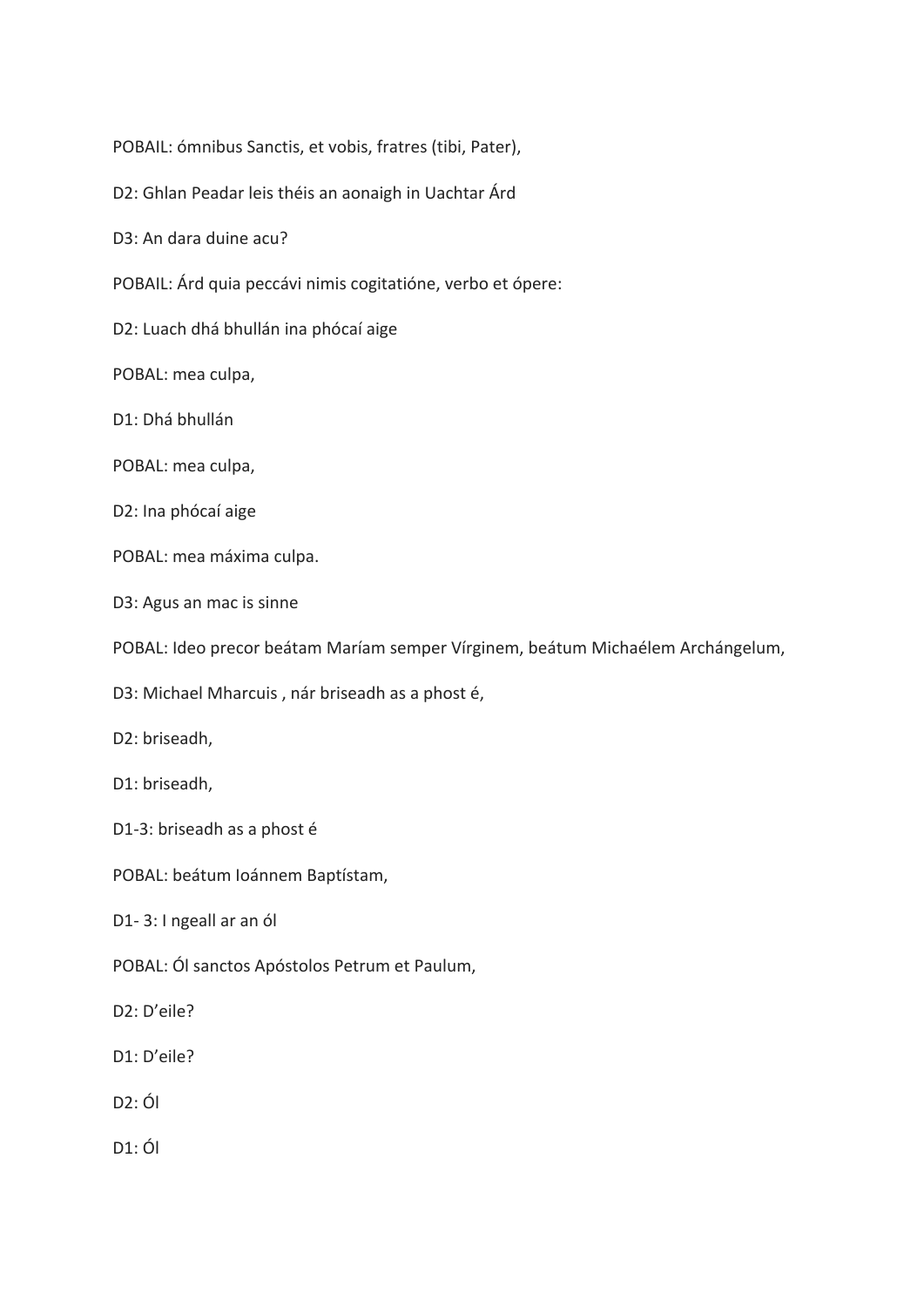POBAL: omnes Sanctos, et vos, fratres Ól

D1: Leis an arm gallda atá sé anois

D3: An taon dream a thógfadh é

D<sub>2</sub>: Dhá bhullán

SAGART: Guí ar mo shon chun an Tiarna Dia

D2: Scabhaitéir (Tugann Marcus agus gach éinne an focal deireanach seo faoi deara)

POBAL: Áiméan.

*Seasann gach éinne. Tá deireadh an Aifrinn tagtha.*

Solemnia completa sunt in nomine Domine Nostri Iesu Christi votum nostrum sit acceptum cum pace

Gach duine: Deo gratias

#### RADHARC 7

*Imíonn an sagart agus an pobail ach fágtar Marcus, Nóra agus a bhean ar stáitse, Imíonn an* lampa sacraistí, téann siad ar a nglúine, paidríní ina lámha acu, athrú soluis, mar a bheadh siad ag quí sa bhaile, ar a nglúine. Deireadh na Corónach Mhuire:

MARCUS: …tabhair dúinn, achnaímíd ort, do ghrásta, ionas ag machnamh dúinn ar mhistéiribh seo na Corónach Mhuire, go dtiocfadh linn do thoil naofa a dhéanamh agus an taoibhneas síoraí sin a shroichint, trí Iosa Críost ár dTiarna.

NÓRA + MÁTHAIR: Áiméan.

Coisreacain. Tá fíbín ar Nóra, ritheann sí isteach ina seomra. Tógann sí an bráillín ón a leaba, leagan amach ar an urlár é, faigheann peann agus páipéar agus tosaíonn a scríobh litir.

NÓRA: A Phatrick Sheáin Mhaitiú, a chroí, cén chaoi a bhfuil an staidéar a dhul dhuit? An corp eolas tá mé ag rá. Ná bac leis an seegar anois go mbeidh tú réidh leis na leabhair. 'Stopfaidh tú.

*Máthair agus athair astu féin. Míchompórd. Sos.*

MARCUS: Caithfidh mé súil a chaitheamh ar an mbó

BEAN MHARCUIS (MÁIRE): Níl sí réidh le breith fós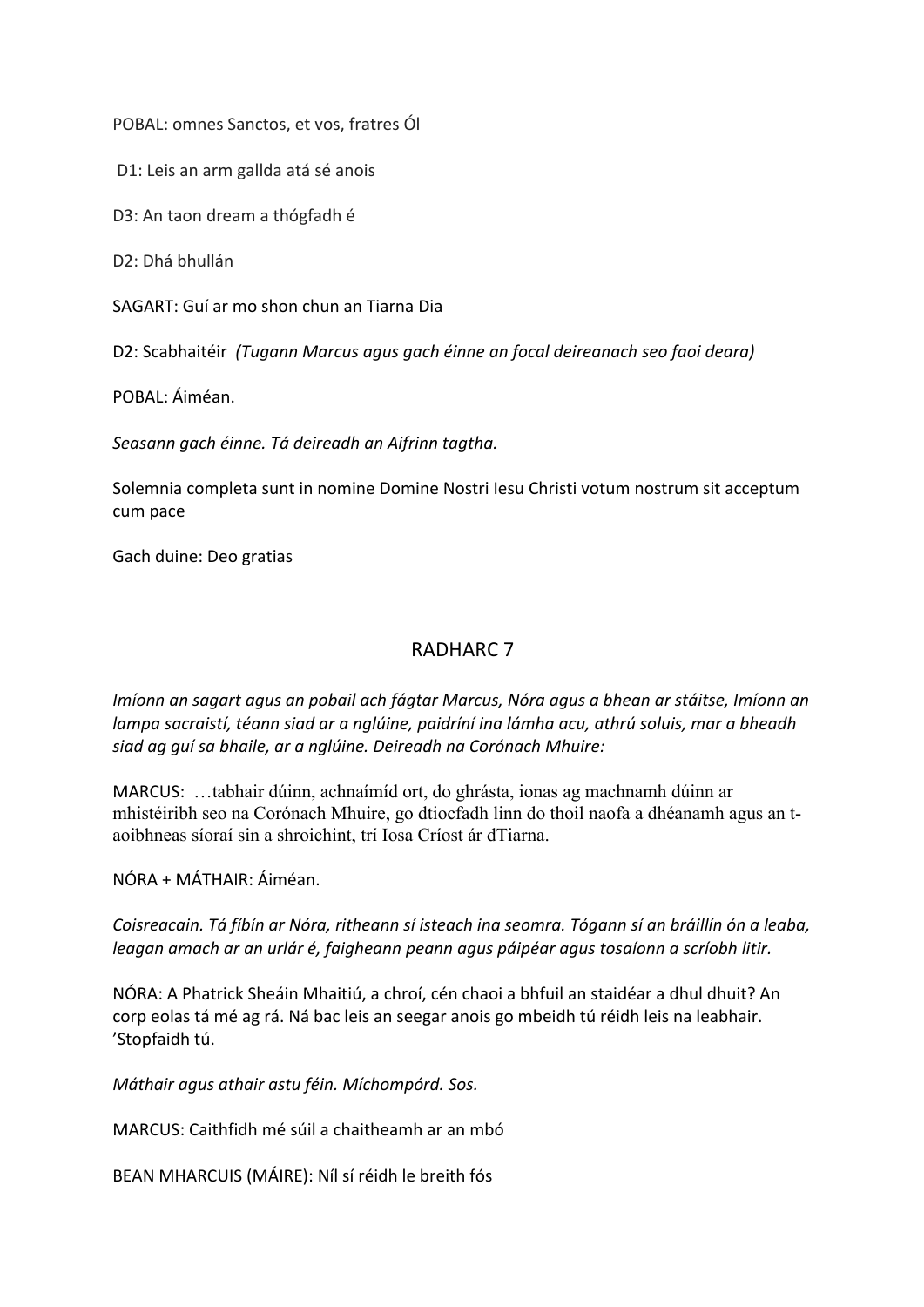#### MARCUS: Cá bhfios duit?

Saghas aiféal ansin air go raibh sé géar léi. Téann Máire anonn chuige.

Chuala tú inniu iad?

BEAN MHARCUIS: Deacair gan iad a chloisteáil.

ATHAIR: Staicíní áiféise muid

BEAN MHARCUIS: Aireoidh mé uaim é.

ATHAIR: Ní fearr ann ná as é

BEAN MHARCUIS: Cé acu?

*sos*

MARCUS: An scabhaitéir.

*druideann sí amach uaidh. Sos.*

Théis a rinne muid dóibh. Ba bheag é a mbuíochas.

(*ní fhreagraíonn sí é)*

Tá muid náirithe acu.

BEAN MHARCUIS: Nach bhfuil fhios a'm go bhfuil ach a' stopfaidh tú á rá, maith an fear? Le do thoil?

*Sos*

MARCUS: An gadaí bradach. Tá fhios a'm. Tá fhios a'm.

*Cloistear Nóra óna seomra ag crónán cuid den amhrán Wild Mountain Thyme nó leagan tapaidh de Loch Lomond.*

*Sos. Imní ar Bhean Mharcuis.*

MARCUS: Is olc an ghaoth nach séideann do dhuine eicint is dóigh.

BEAN MHARCUIS: Céard tá i gceist a'd?

MARCUS: Nóra.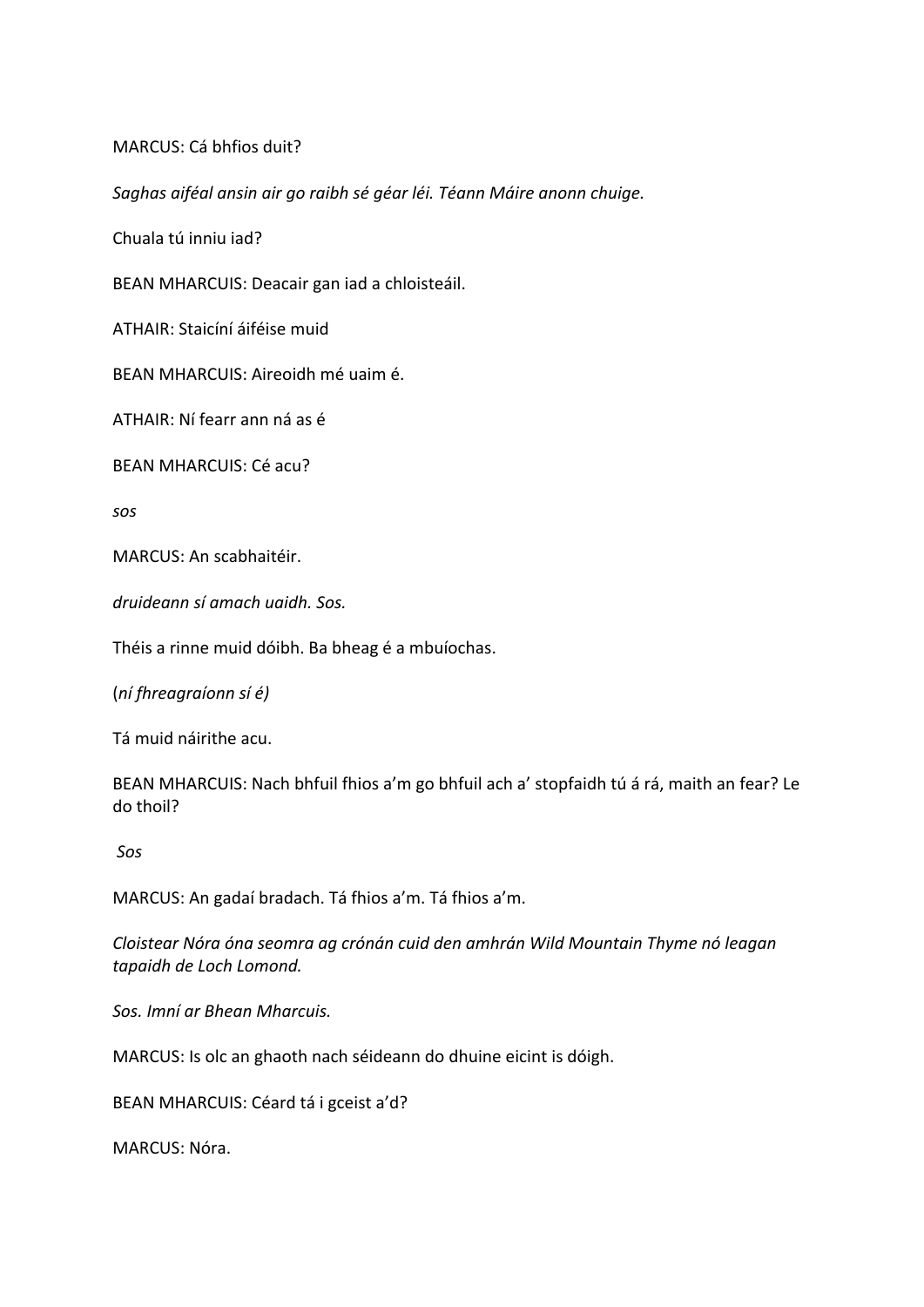#### BEAN MHARCUIS: Agus céard faoi Bhríd?

MARCUS: Nach bhfuil a saol fhéin ag Bríd anois thall i Sasana? Ní cheapfainn go mbeidh sí ag filleadh. 

BEAN MHARCUIS: Cé a cheapfadh agus ceathrar gasúir a'ainn go mbeadh an nead tréigthí chomh sciopthaí sin?

MARCUS: Cá bhfios nach mbeidh ál nua go luath ann?

#### *Breathnaíonn Bean Mharcuis ar a fear*

Ar ndóigh, níl mac feilméara ná ceannaí siopa i bhfoisceacht scór míle dínn nach mbeadh sásta agus lán-tsásta Nóra a phósadh. Hah? Nár tháinig beirt á hiarraidh anuraidh?

BEAN MHARCUIS: Cailín lách geanúil í ceart go leor.

MARCUS: Níl a sárú sa bparóiste seo. Agus dhá scór acra de thogha na talún a dhul léi freisin. Is beag an imní a chuirfidh an bheirt eile sin orainn feasta, tá mise á rá leat.

*Téann sé chun imeachta.*  Sea, by dad. Tá Dia láidir agus máthair mhaith aige.

*Tá an litir críochnaithe ag Nóra faoi seo.*

BEAN MHARCUIS: Cá bhfuil tú a dhul anois?

MARCUS: Ag breathnú ar an mbó sin, d'eile?

Fágtar bean Mharcuis aisti féin, í trína chéile. Sos. Ina seomra tá Nóra ag féachaint ar an litir agus ansin ar an mbráillín. Léann sí 'an bráillín':

NÓRA: Mr. Patrick Ó Malley, The Faculty of Medicine, University of Glasgow, Scotland. Tá sé i gceart a'd an uair seo ar chuma ar bith. Bhí sé i gceart a'm an uair dheireanach. Ní raibh. Caithfidh sé nach raibh.

Piocann sí suas an bráillín agus feiceann muid gur dealramh clúdaigh litrieach atá air, *seoladh, 'stampa' srl.*

Peannaireacht álainn. (*go páistiúl*) go raibh maith agat.

*Filleann sí í féin go dlúth sa bhráillín.*

Ó a Phatrick Sheáin Mhaitiú oscail an clúdach go bhfeicfidh tú céard a thug fear a phoist chugat. *Osclaíonn go drámatúil.* Da dam! Meas tú nár chuir mé stampa air? *Seiceáileann.* Ceart go leor, seod é é. Tá muid réidh.

*Sos*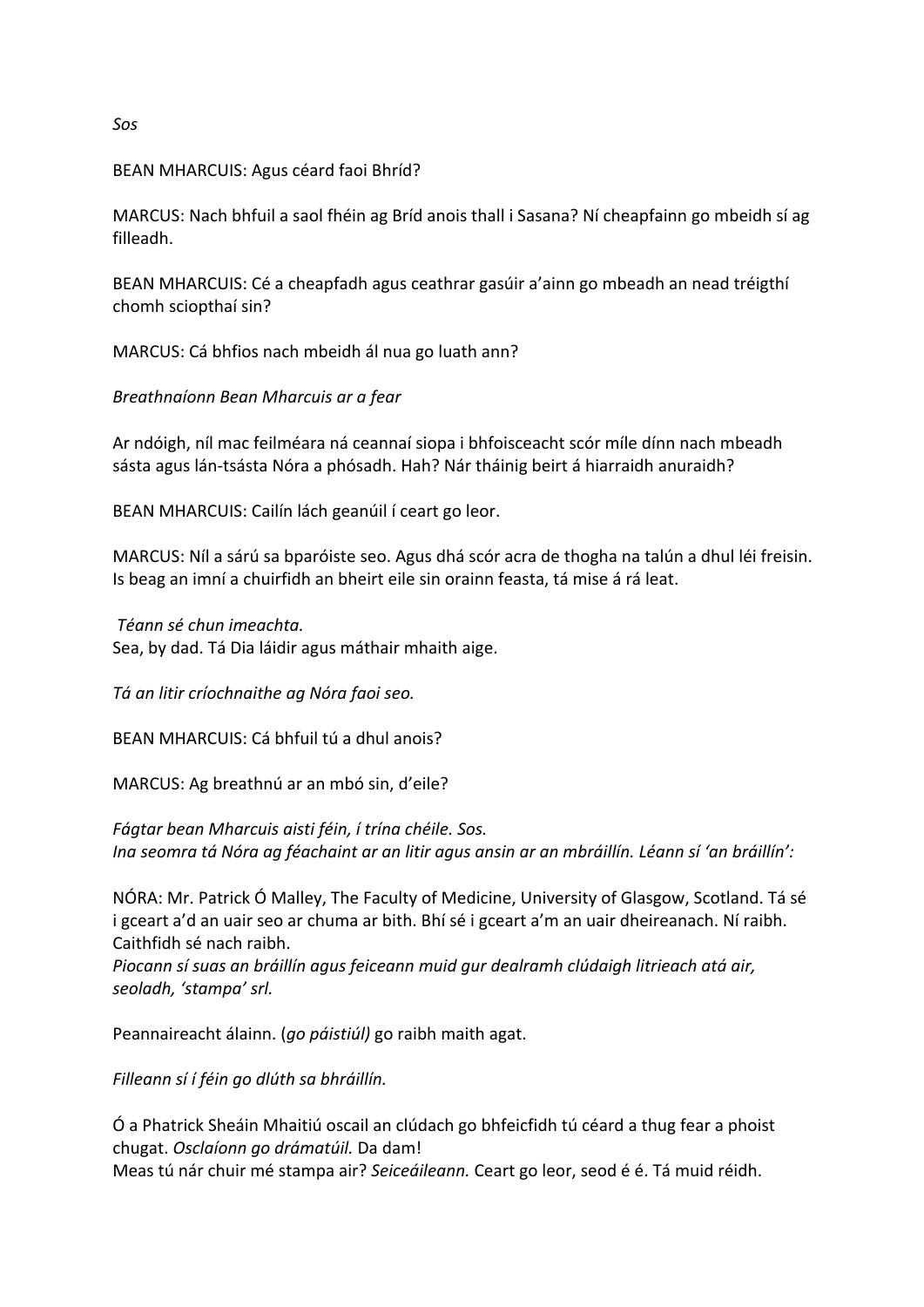Filleann sí an bráillín go cúramach nó go bhfuil sé beagnach chomh beag le clúdach litreach *agus cuireann an litir fhéin isteach ann.*

*Sa chistineach, tógann a máthair litir as póca a naprúin, féachann air.*

*Déanann Nora an litir a shéalú le póg. Fáisceann lena brollach ansin é ach tugann faoi deara go bhfuil a cíocha beagán tinn.*

A fhear a phoist, ná lig síos arís mé nó beidh mé a scríobh litir gearáin chuig an mBanríon sin agaibh.

Tagann Nóra aniar as an tseomra, litir ina lámh aici le cur sa phost. Cuireann a máthair an *litir atá aici féín i bhfolach.*

BEAN MHARCUIS: Cá bhfuil tusa a dhul?

NÓRA: 'ig an bposta.

BEAN MHARCUIS: AN mbeidh tusa tú fhéin ag glacadh sciatháin, a Nóra, an mbeidh?

NÓRA: *Cuireann sí a lámha timpeall ar a máthair*. Tá pleananna móra agamsa a Mhamaí.

BEAN MHARCUIS: Tá mé i ndáiríre.

NÓRA: Tá agus mise, tá mé a dhul pálás a thógáil anseo dhúinn as cloch ghainimh, maisithe le dealbha agus chuile shórt.

BEAN MHARCUIS: Cloch ghainimh? B'fhéidir nach bhfuil tú bailí leis an gcuid eile ach tá tú bailí bealach eicint eile tá mé a cheapadh.

NÓRA: B'fhéidir go bhfuil agus b'fhéidir nach bhfuil agus tá an triú bfhéidir freisin ann! Ó a Mhama, beidh chuile shórt togha.

*Sos*

BEAN MHARCUIS: Cloch ghainimh a deir tú?

NÓRA: Sea, le dealbha. 

BEAN MHARCUIS: Tú a dhul a tógáil séipéil dhúinn nó céard?

NÓRA: Ní hea ach pálás a mhama, pálás!

*Imíonn Nóra amach, tógann a máthair an litir as a póca arís. Níl fhios aici céard le déanamh* 

BEAN MHARCUIS: Ó a Dhia, cabhraigh liom.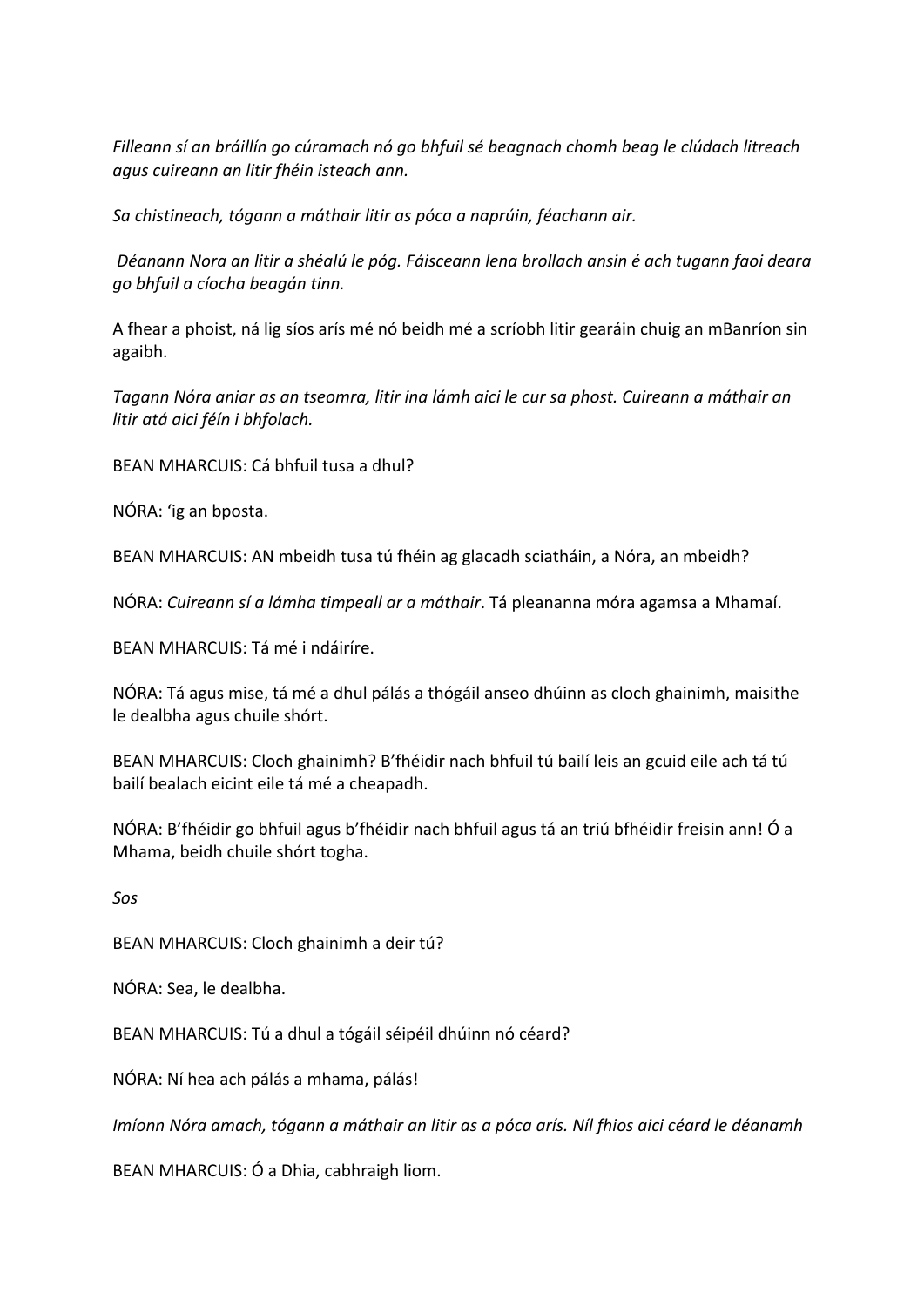*Iompaíonn sí i dtreo an bhealaigh amach a bhí ag Nóra. Féachann ar an litir, féachann suas.* 

## RADHARC 8

Tagann ceathrar isteach ag iompar an bhráillín oscailte, é ag eitilt ar an ngaoth, Nóra á *leanacht.* 

#### **GACH DUINE:**

Dún do shúil, a rún mo chroí A chuid den tsaol, 's a ghrá liom Dún do shúil, a rún mo chroí Agus gheobhair feirín amárach

Tá do dheaid ag teacht gan mhoill ón gcnoc Agus cearca fraoich ar láimh leis Agus codail go ciúin 'do luí sa choid Agus gheobhair feirín amárach

Clúdaítear Nóra leis an mbráillín. Í ina luí ar an talamh agus an bráillín á clúdach go hiomlán. Tugtar faoi deara go bhfuil 'Not at this address' scríofa air. *Na haisteoirí ag crónán an fhoinn ansin thairis an méid thíos:*

D1: Litir anseo duit a Nóra

D2: A seoladh ar ais (ligtear do litir titim uirthi)

D3: Litir eile anseo duit

D4: A seoladh ar ais (ligtear do litir titim uirthi)

MÁTHAIR: Agus tá ceann eile anseo, a seoladh ar ais. (*ligeann sí don litir titim uirthi*)

*Déanann na haisteoirí í a mhúirniú.*

DI: A Nóra bheag

D2: Cá raibh tú aréir?

- D3: Cé a bhí agat fhéin ansin?
- D4: Ag foghlaim céard?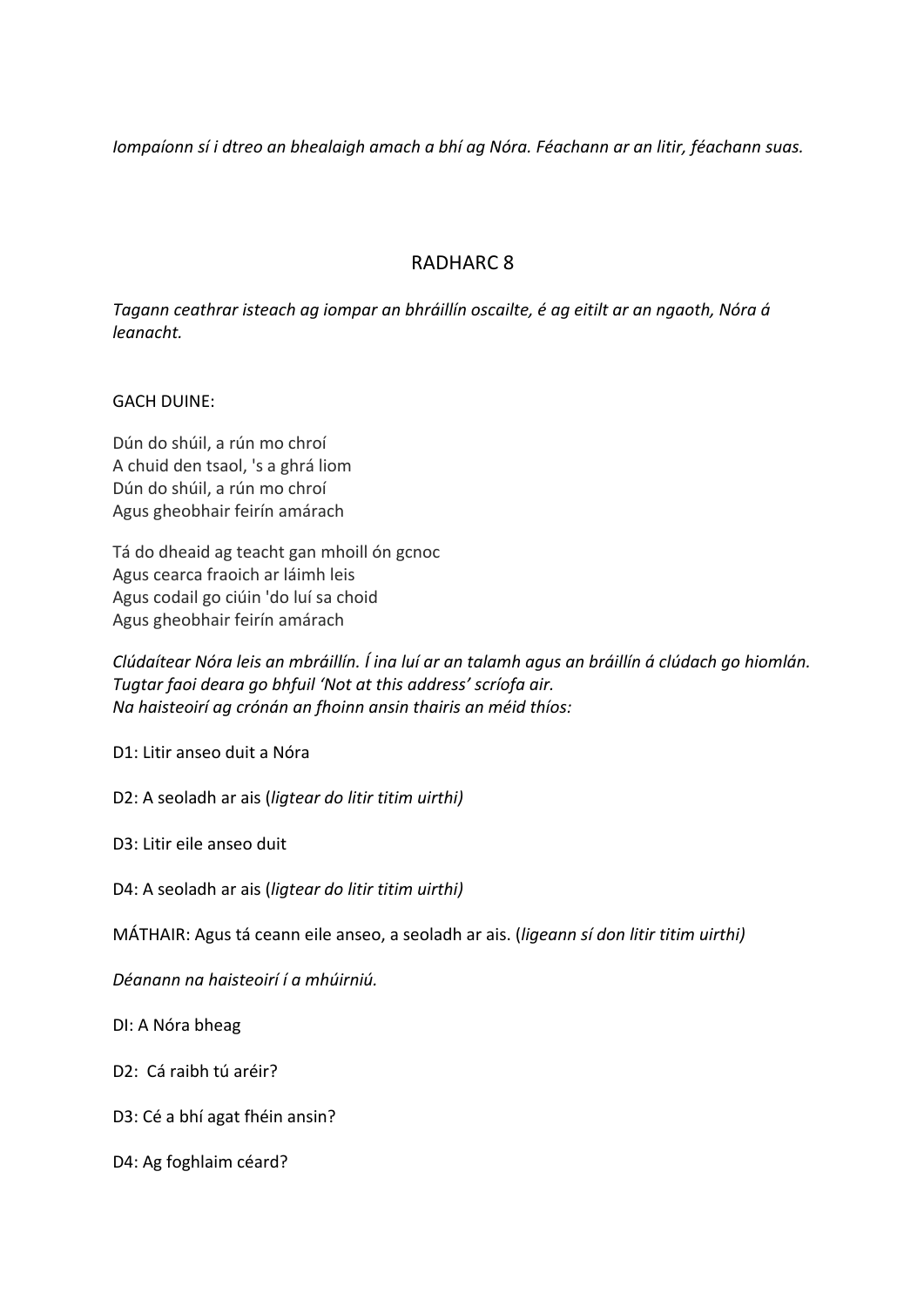#### *Filleann a hathair (Marcus)*

GACH DUINE: *(seachas Nóra)* Tá do dheaid ag teacht gan mhoill ón gcnoc Agus cearca fraoich ar láimh leis Agus codail go ciúin 'do luí sa choid Agus gheobhair feirín amárach

Scréachann Nóra, casann a Máthair agus a hAthair suas stáitse ag an am céanna. Tarraingíonn na haisteoirí eile an bráillín dhi agus imíonn siad; tagann múisc ar Nóra. Déanann sí iarracht í féin a ghlanadh suas roinnt. Iompaíonn an tathair thart:

#### RADHARC 9

MARCUS: Tá tú céard?

NÓRA: 'Dhul go Sasana

MÁTHAIR (*iompaíonn thart*) 'Dhul go Sasana?

NORA: 'Sea

MARCUS: An bhfuil tú as do mheabhair nó céard? Níl tú a dhul go Sasana is ná bí a magadh fúinn anois

NÓRA: Ní magadh ar bith é. Tá mé a dhul go Sasana

MARCUS: Dhera cén sifeal ata ort? Cuairt a thabhairt ar do dheirfiúr ab ea?

NÓRA: Ní hea.

MARCUS: Ag magadh fúinn atá sí.

NÓRA: Ní magadh ar bith é. Tá mé ag dhul go Sasana.

Marcus: Ach tuige?

NÓRA: Tuige?

MARCUS: Sea Tuige?

NORA: Athrú saoil

MARCUS: Athrú saoil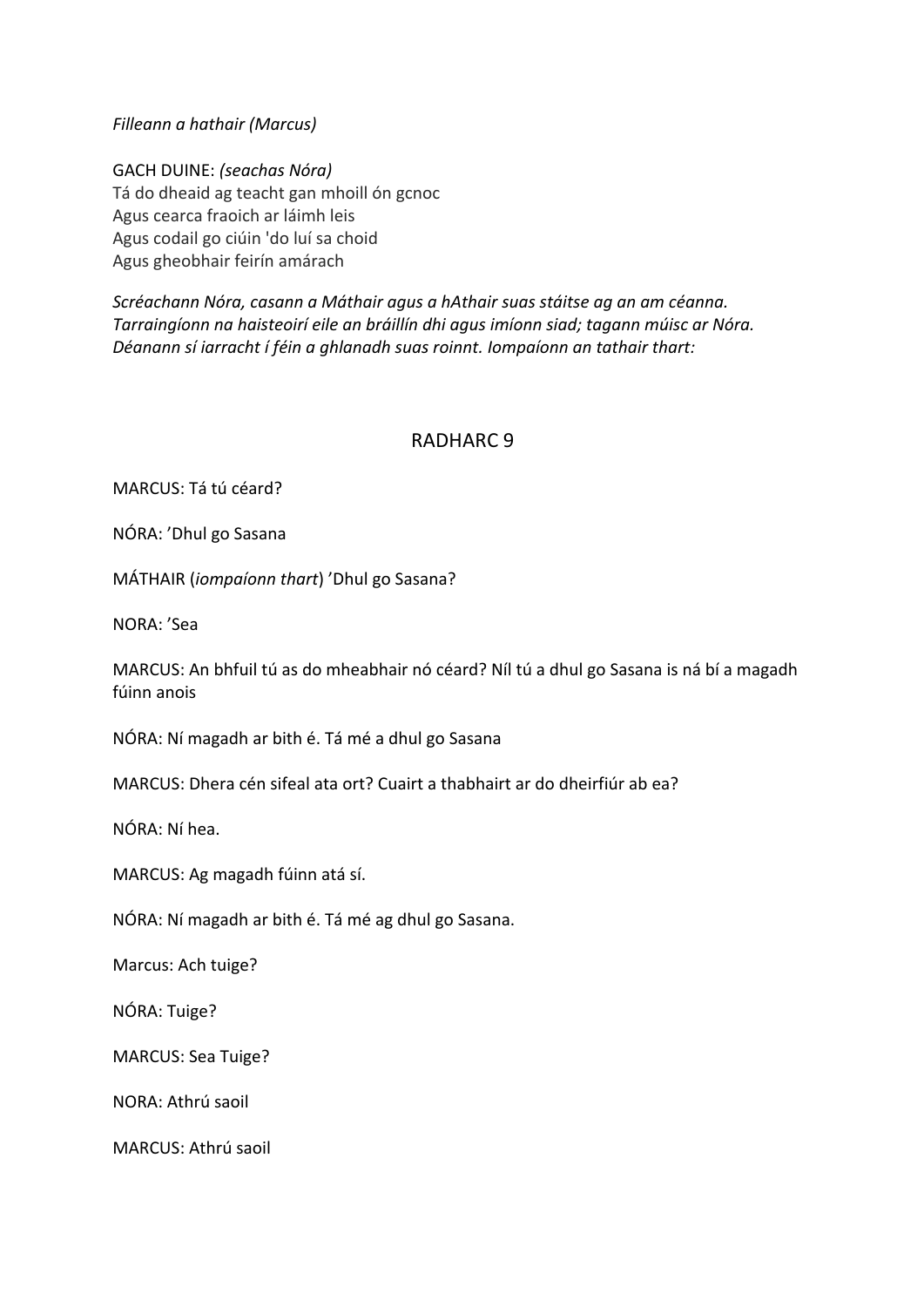BEAN MHARCUIS: Dfhéadfá athrú saoil a bheith anseo a'd freisin, dfhéadfá sin

MARCUS: Is nach bhfuil sé éasca do shaol a athrú

BEAN MHARCUIS: Ar ndóigh dá bpósfá anseo nach mbeadh athruithe móra in ann dhuit agus bheadh ríméad orainn, bheadh

MARCUS: Bheadh

BEAN MHARCUIS: Orm fhéin agus ar d' athair

NORA: Nílim ag iarraidh pósadh

MARCUS: Níl tú ag iarraidh pósadh?

BEAN MHARCUIS: Níl tú ag iarraidh pósadh is céard eile a dhéanfá leat fhéin agus dhá fhichead acra ag dhul leat má bhíonn ciall a'd?

NÓRA: A dhul liom?

MARCUS: Sea, a Nóra, ar ndóigh, níl tada níos mó a thaithneodh le do mháthair is mé fhéin ná go bhaighfeá fear maith dhuit fhéin, agus déanfaidh muide cinnte go bhfaighidh agus nach mbeidh an talamh is a bhfuil ann agaibh nuair a chaillfear muid?

(*ag 'pacáil' mar ó Dhia, nó a glanadh a spás féin)*  NÓRA: Céard faoi na buachaillí?

MARCUS: Ná cuire na buachaillí sin imní ar bith ort théis a rinne siad orainn. Ní fearr ann ná as iad, ach a Nóra a chuid, is tú ár gcailín is óige, ár seóidín, nach bhfuil fhios a'd go maith nach bhfuil uainn ach an chuid is fearr dhuit?

NÓRA: Is nach shin atá mise ag iarraidh dhom fhéin

MARCUS: Ní bhfaighidh tú thall é

NÓRA: Cá bhfios duit?

MARCUS: Mar gur anseo atá sé

NÓRA: Tú a dhul Bríd a ghearradh amach as freisin, an bhfuil?

MARCUS: Tabharfaidh muide aire do Bhríd ach tá Bríd thall agus a saol fhéin ansin aici

NÓRA: Sin atá uaimse freisin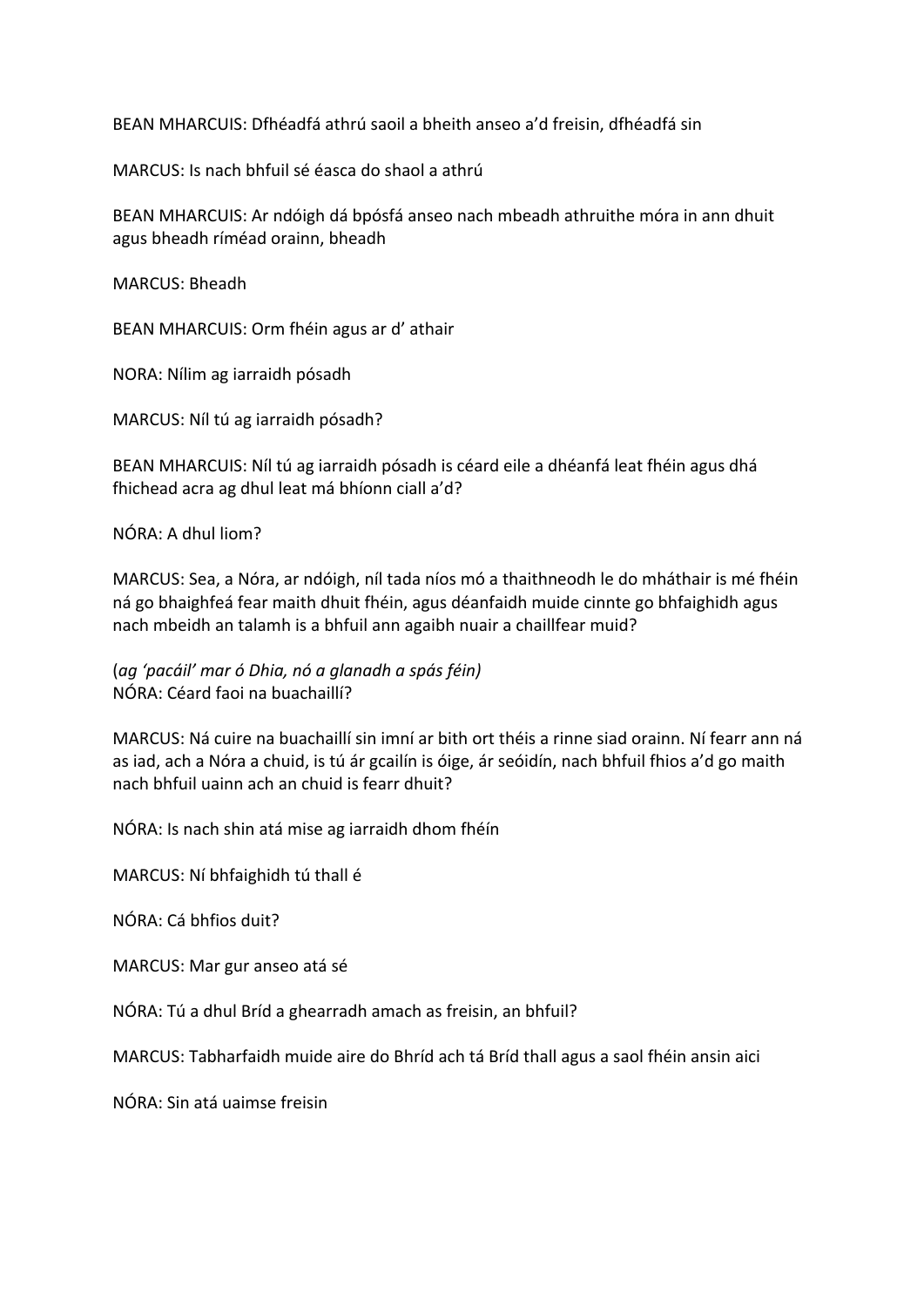MARCUS: Ach cé a thabharfas aire don bhfeirm? É a dhíol ab ea? An fheilm is fearr agus sa bparóiste seo. Na blianta atá caite a'ainn le hallas na matán sna garrantaí sin. Blianta crua. Sos. Lena bhean ansin: Tú a dhul tada a rá a bhfuil?

BEAN MHARCUIS: Éist le d'athair a Nóra, tá an ceart aige.

 *Cloistear clog an tséipéil Bogann siad. Aifreann tapaidh é seo. Ní thagann an lampa sacraistí isteach.*

SAGART: Confíteor Deo omnipoténti,

POBAL: beátæ Maríæ semper Vírgini, beáto Michaéli Archángelo, beáto Ioanni Baptístæ, sanctis Apóstolis Petro et Paulo,

D1: Ach meas tú cén ealaíón atá uirthi go bhfuil sí ag iarraidh imeacht?

 $D2$ : Caithfidh sé nach bhfuil slí mhaith aici sa mhaile.

POBAL: ómnibus Sanctis, et vobis, fratres (tibi, Pater),

D3: Tháinig triúr á hiarraidh anuraidh.

POBAL: Triúr quia peccávi nimis cogitatióne, verbo et ópere: mea culpa,

D1: triúr?

POBAL: mea culpa,

D2: triúr?

POBAL: mea máxima culpa.

D3: Triúr a raibh cáil mhór orthu ar airgead freisin.

POBAL: Ideo precor beátam Maríam semper Vírginem

SAGART: Go ndéana Dia uilechumhachtach trócaire orainn, go maithe sé ár bpeacaí dúinn, agus go dtreoraí sé chun na beatha sioraí sinn.

POBAL: Áméin.

#### *Seasann gach éinne*

SAGART ÁITIÚL: Solemnia completa sunt in nomine Domine Nostri lesu Christi votum nostrum sit acceptum cum pace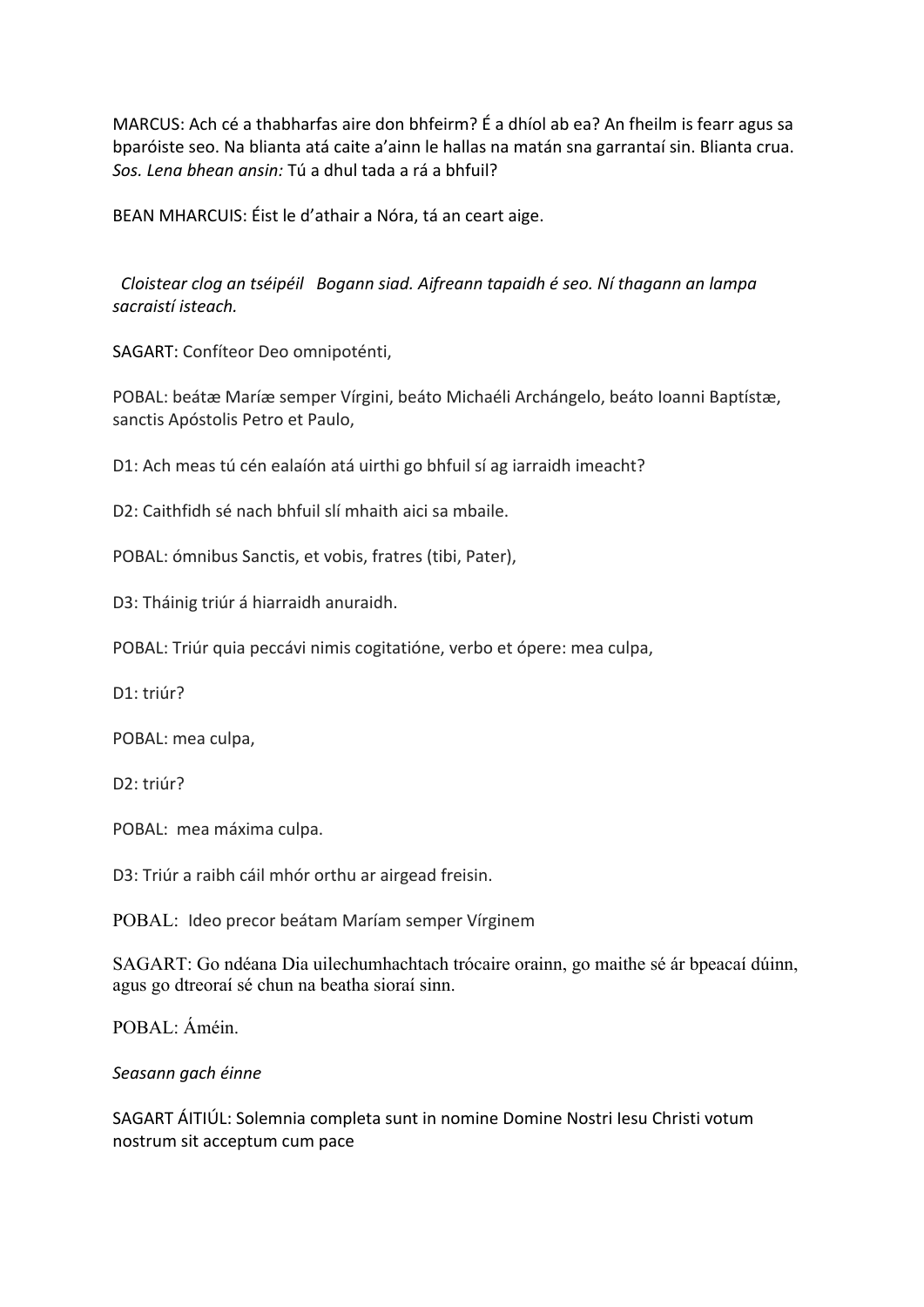POBAL: Deo Gratias.

*Imíonn an slua, fágtar Nóra, Marcus agus a Bhean ar stáitse* 

MARCUS: An suífidh tú síos liom tamaill a Nóra, ba mhaith liom labhairt leat. A Nóra a chroí, tá mé chomh bródúil asat, tá fhios a'd é sin

NÓRA: Tá's a'm

MARCUS: Agus an bhfuil fhios a'd gur tú an cailín is gleoite sna seacht bparóistí is giorra dhúinn?

NÓRA: Má deir tú liom é.

MARCUS: Is tú. Níl stop ar bith leis na fir a bhíonn a fiosrú scéala mar gheall ort. Ní féidir liom dhul ar an aonach anois gan duine eicint bheith a cur do thuairisc.

NORA: Is nach shin béasa.

MARCUS: Sea béasa ach tá i bhfad níos mó ná sin i gceist. Tá siad á d'iarraidh, an dtuigeann tú?

NÓRA: Tuigim

MARCUS: Ná bí a cheapadh gur amhlaidh a bheas cúrsaí thall, dhuit.

NORA: Níl fhios a'm an amhlaidh a bheas nó nach bea.

MARCUS: An bhfeiceann tú, níl fhios a'd tada faoin áit. Breathnaigh, cailín bocht as iarthar na hÉireann agus diabhail mórán Béarla ina pluic aici. Beidh tú in áit na leathphingne

NORA: Shíl mé go raibh mé saibhir

MARCUS: Agus tá. Tá tú. Le hais daoine eile thart anseo tá muid go maith as, cinnte. Agus beidh tú níos fearr as fós ach an fear ceart a aimsiú dhuit.

*Breathnaíonn sí air. Athraíonn sé taic.*

Cén aithne a bheadh ort thall? Cén meas?

NÓRA: Níl fhios a'm ach tá fhios a'm go mbeadh deiseannaí ann dhom a Dheaid. Tá saibhreas thall nach bhfaca éinne anseo.

MARCUS: ní fhaca do dheirfiúr é, má tá.

NÓRA: Cá bhfios duit? B'fhéidir go bhfuil sí á coinneáil ar fad aici féin?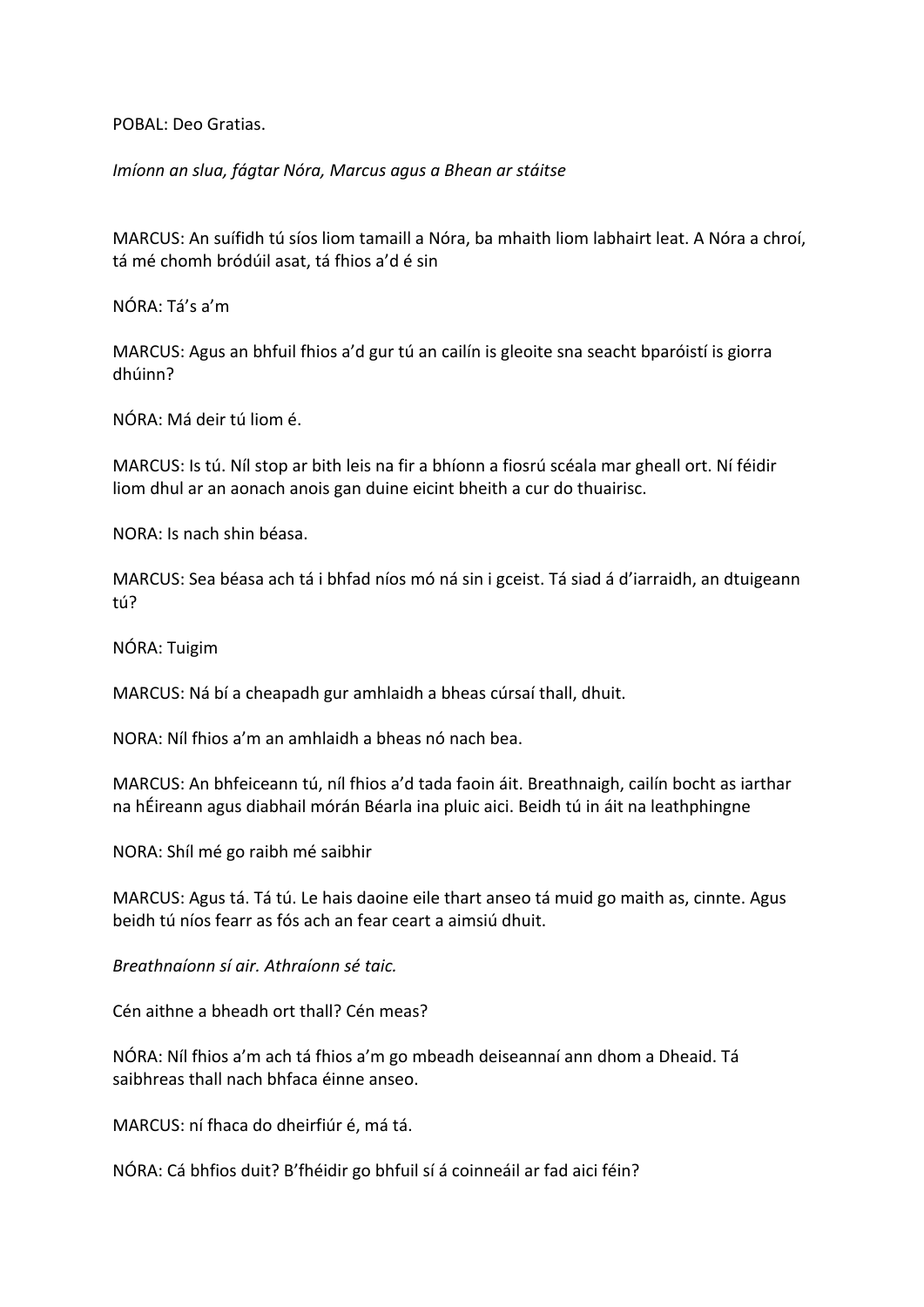BEAN MHARCUIS: Ná bí a caint faoi do dheirfiúr mar sin

NÓRA: Tá brón orm.

MARCUS: Tá sé ceart go leor ach nach dtuigeann tú a Nóra, tá chuile dheis agus chuile sheans anseo dhuit anois agus an bheirt amadán eile sin imithe. níl mac feilméara -

NÓRA: - An mbeidh tú a glaoch amadán ormsa freisin agus mé imithe?

MARCUS: Amadán agus dearg óinseach a bheas ionat má imíonn tú.

NÓRA: Ní hea

**MARCUS: Sea** 

NÓRA: Ní hea a deirim

MARCUS: M'anam go bea mar gurb é an rud is seafóidí dár chuala mé riamh agus ní amháin go bhfuil fhios agamsa é ach tá fhios ag chuile dhuine eile freisin é.

BEAN MHARCUIS: A Mharcu -

MARCUS: Céard? Céar tá mé ceapaithe a rá, hea? Cripes, níl ceannaí siopa ná mac feilméara i bhfoisceacht...

NÓRA: Mac feilméara ná ceannaí siopa. Cé méad uair eile a chaithfeas mé é a chloisteáil? Tá mé iarraidh dhul go Sasana agus sin sin agus b'fhearr liom go mór fada imeacht agus bhur mbeannacht seachas bhur mallacht orm ach níl ceachtar agaibh a dhul ag athrú m'intinnse. Ní ligfidh mé dhaoibh é a dhéanamh, agus tá brón orm (*í beagnach a' caoineadh. Imíonn sí*)

BEAN MHARCUIS: Caithfidh tú bealach eicint eile a thriail léi

MARCUS: Bealach eicint eile? Cé méid bealach atá triáilte go dtí seo a'ainn. Tá sí chomh ceanndána le muc

BEAN MHARCUIS: Meas tú cá bhfuair sí é sin?

*Cloistear clog an tséipéil. Athraíonn siad áite. An chliar isteach.*

SAGART: Dominus vobiscum

POBAL: Et cum spiritu tuo.

*Ar a nglúine arís.*

POBAL: Omnio srl ....os *íseal agus an chuid seo á rá ag an sagart...*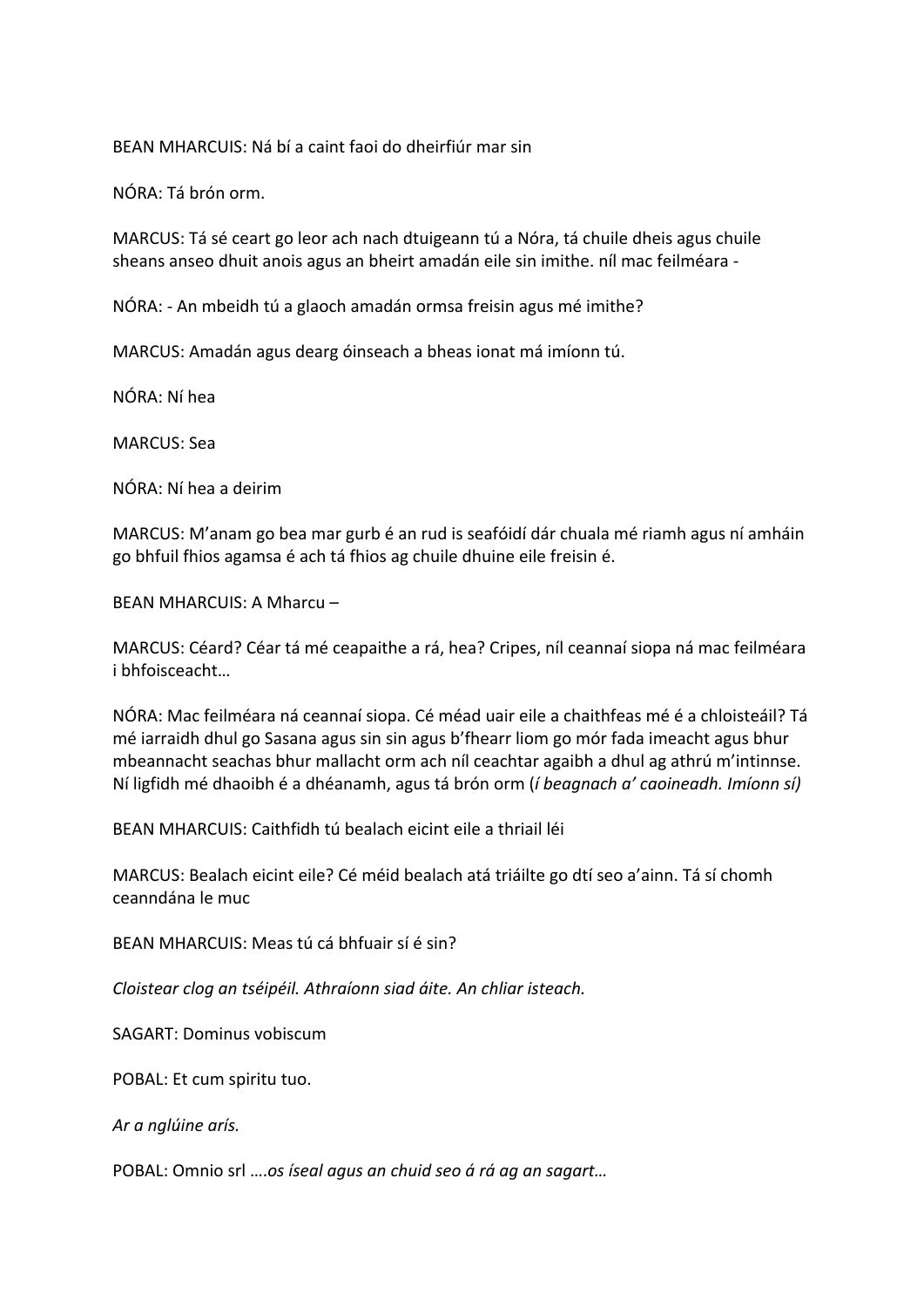SAGART: Le smaoineamh, le briathar, le gníomh, le failí.

D1: Deirtear gur chuir sí spéis rómhór i mac Sheáin Mhaitiú

SAGART: Ach níl deireadh leis ansin, níl, níl ann ach an tús. Tá mionn éithigh ann, tá adhaltranas ann, tá fianaise bréagach a thabhairt, tá sacrailéid,

D2: É siúd a bhí sa gcoláiste mór i nGlaschú?

D3: An fear céanna 

SAGART: tá marú ann, tá goid, tá craos ann agus súdáireacht.

D4: Ná creid é, droch bhuachaill a bhí ann.

D1: Abair é

SAGART: Drúis agus saint!

POBAL: Áiméan!

SAGART: Guímís

*Imíonn gach éinne seachas an triúr, ag siosarnach na bpaidreacha nó go bhfuil ciúnas arís ann*. Ansin:

MARCUS: ...tabhair dúinn, achnaímíd ort, do ghrásta, ionas ag machnamh dúinn ar mhistéirí seo na Corónach Mhuire, go dtiocfadh linn do thoil naofa a dhéanamh agus an t-aoibhneas síoraí sin a shroichint, trí Iosa Críost ár dTiarna.

M, M+N: In ainm an Athair, an mhic agus an spioraid naomh, áiméan.

*Ciúnas. Tosaíonn Nóra ag cabhrú go deas ciúin timpeall an tí. Tá siad go léir tugtha ó bheith a troid ach níl a port athraithe ag Nóra.*

BEAN MHARCUIS: Céard a dhéanfainn do do uireasa?

NÓRA: Bheadh tú togha a Mham. 

*Sos*

Nach raibh a ndóthain agaibh blianta ó shin chun Cáit an cailín aimsire a fhostú is m'anam go bhfuil sibh níos fearr as fós ó shin.

BEAN MHARCUIS: Ní ceist airgid é agus is maith atá fhios a'd é.

NORA: Tá fhios

BEAN MHARCUIS: Níl fágthaí a'ainn ach thú fhéin a Nóra.